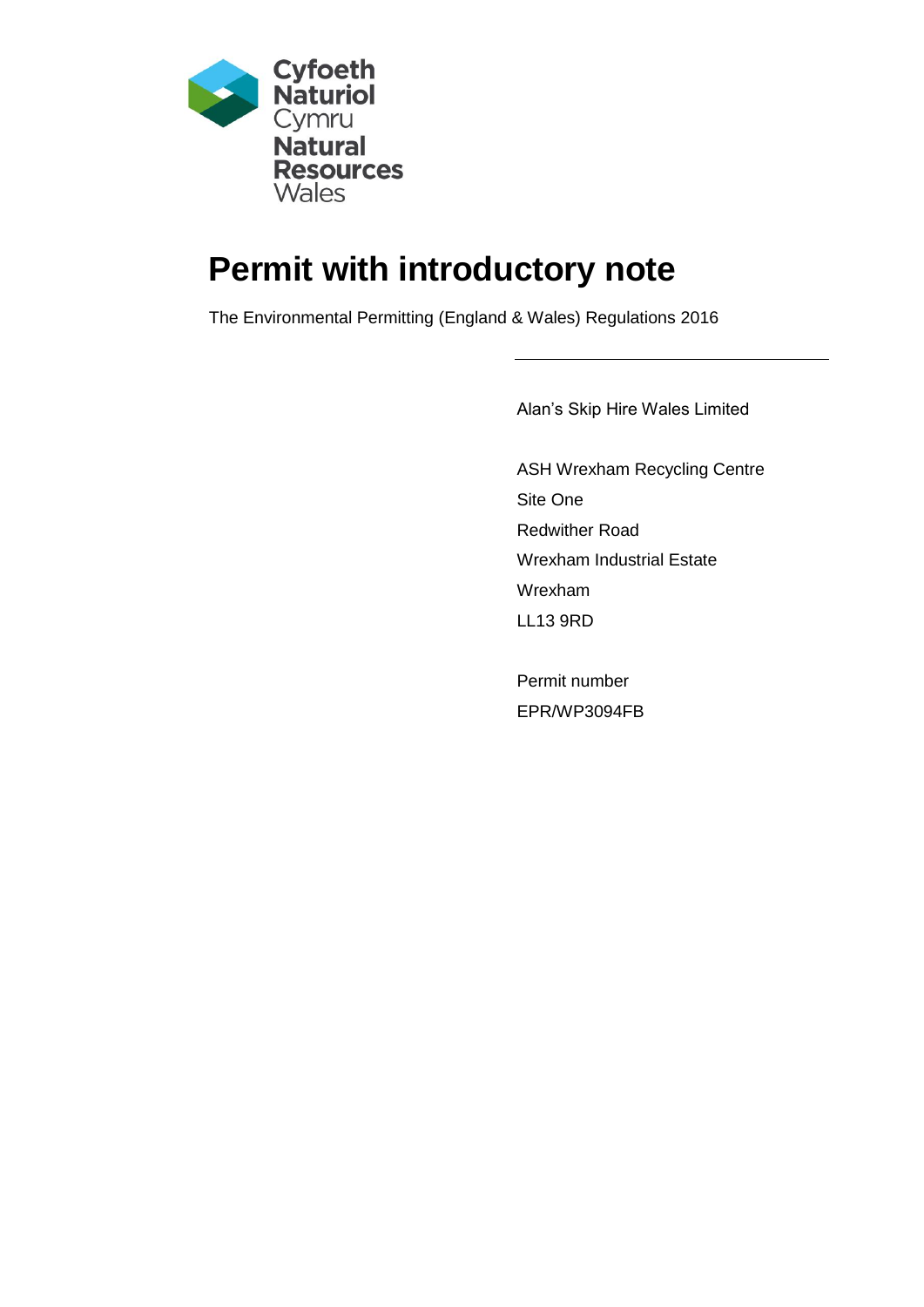# **ASH Wrexham Recycling Centre Permit number EPR/WP3094FB**

## **Introductory note**

#### **This introductory note does not form a part of the permit**

The main features of the permit are as follows.

This is a Tier 3 bespoke permit for 3 facilities:

- 1. Household, Commercial and Industrial Waste Transfer Station with waste treatment (referenced as A1 in Table S1.1, Schedule 1 of the permit).
- 2. Waste wood treatment activity (referenced as A2 in Table S1.1, Schedule 1 of the permit)
- 3. Heat treatment facility (referenced as A3 in Table S1.1, Schedule 1 of the permit)

#### Household, Commercial and Industrial Waste Transfer Station with waste treatment

Treatment operations are limited to manual sorting; mechanical sorting, and screening of permitted household, commercial and industrial wastes into different components for disposal or recovery.

#### Waste wood treatment activity

Treatment operations are limited to shredding; metal removal (magnets and/or eddy current); screening, and manual sorting of waste wood for the purpose of recovery or disposal.

#### Heat treatment facility

Treatment operations are limited to drying of permitted wastes using heat for the purpose of recovery only.

#### General information

The maximum quantity of waste accepted and processed on site shall not exceed 74,999 tonnes per year.

Relevant storage and treatment capacity thresholds have been included in the permit to reflect the legal waste facility operational limits; above which, the site would be operating as an Industrial Emissions Directive installation. (See Table S1.1 for relevant limits.)

This permit does not allow any point source emission into surface waters or groundwater except:

- clean, rainfall dependant drainage from areas of the site not used in connection with the storage and/or treatment of waste, and
- integral discharge(s) from the permitted activity (outside areas of the site used in connection with the storage and/or treatment of waste) in accordance with the limits set out in Table S1.1.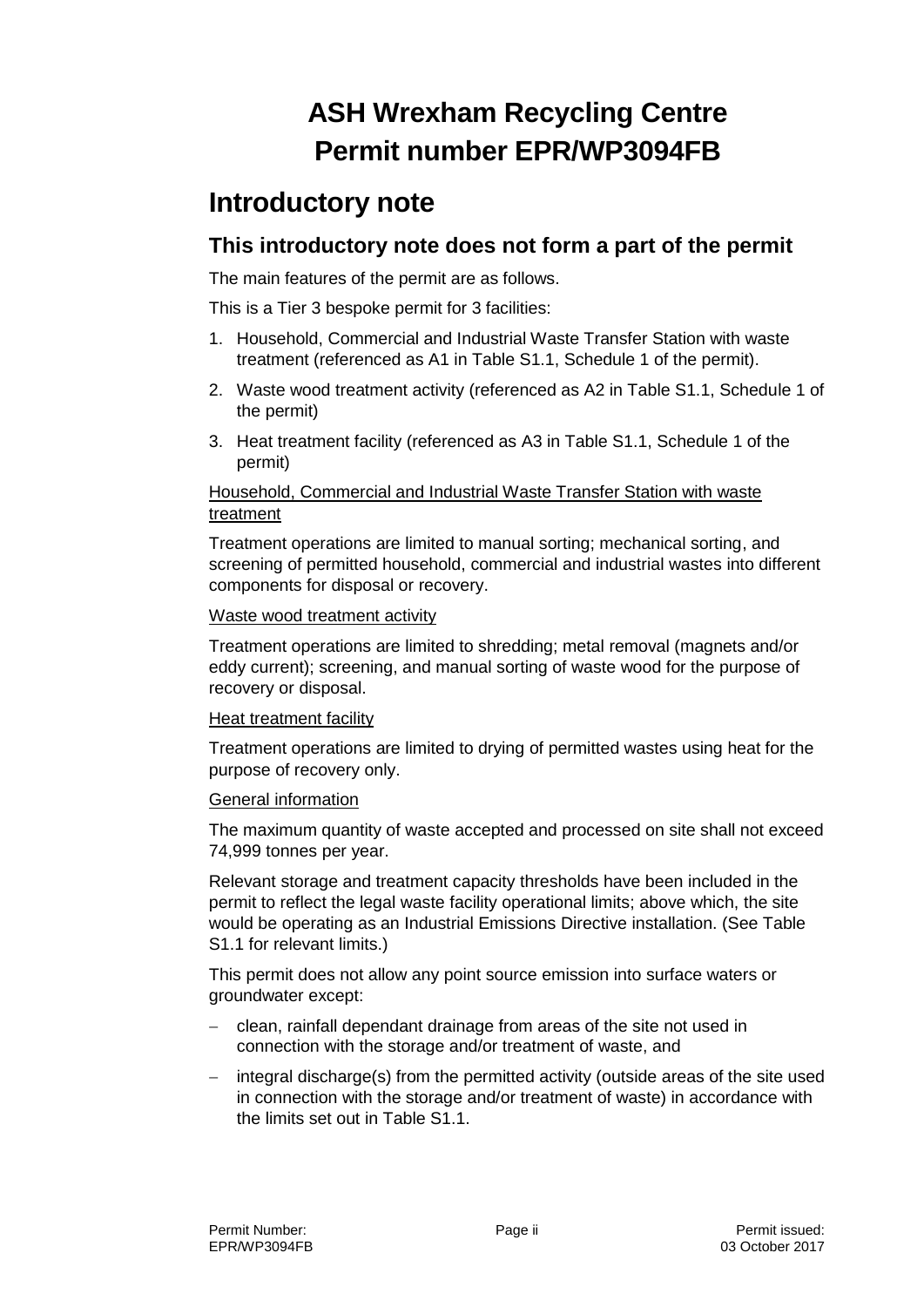There are to be no emissions to surface and/or groundwater from the buildings on site.

All emissions from the activity which are not controlled via actual emission limits, are controlled through the 'emission of substances not controlled by emission limits condition' and all relevant process requirements set out in Tables S1.1 and S1.2.

The burning of any wastes, either in the open, inside buildings or in any form of incinerator is not permitted.

The status log of the permit sets out the permitting history, including any changes to the permit reference number.

| <b>Status log of the permit</b>                                        |                       |                                                                                                                                     |  |
|------------------------------------------------------------------------|-----------------------|-------------------------------------------------------------------------------------------------------------------------------------|--|
| <b>Description</b>                                                     | <b>Date</b>           | <b>Comments</b>                                                                                                                     |  |
| Waste Management<br>Licence issued<br>(EAWML 37211)                    | 09/03/00              | Original Waste Management Licence<br>issued to A M Reclaim Limited                                                                  |  |
| Informative                                                            | 07/02/01              | Change of operator name from A M<br>Reclaim Limited to Alpha Environmental<br>Management Ltd                                        |  |
| Modification<br>determined                                             | 03/12/03              | Removal of financial provision condition                                                                                            |  |
| <b>Transfer determined</b>                                             | 09/06/05              | Full transfer of the permit from Alpha<br>Environmental Management Ltd to<br>Alan's Skip Hire Wales Limited                         |  |
| Variation determined<br>EPR/WP3094FB/V002                              | 22/03/13              | Regulator led variation and consolidation<br>of existing permit into modern<br><b>Environmental Permitting format</b><br>conditions |  |
| Variation determined<br>EPR/WP3094FB/V003                              | 10/12/13              | Minor technical variation with additional<br>new waste code (19 08 01) issued                                                       |  |
| Variation determined<br>EPR/WP3094FB/V004                              | 15/04/15              | Varied permit with wood shredding<br>activity and 75, 000 tonnes annual<br>throughput issued.                                       |  |
| Variation application<br>EPR/WP3094FB/V005                             | Duly Made<br>23/06/17 | Operator led variation to:<br>add heat treatment facility<br>increase permitted area.                                               |  |
| Additional information<br>received in response to<br>Schedule 5 notice | 28/09/17              | Updated fire prevention and mitigation<br>plan                                                                                      |  |
| Variation issued<br>EPR/WP3094FB                                       | 03/10/17              | Varied and updated/consolidated permit<br>issued.                                                                                   |  |

End of introductory note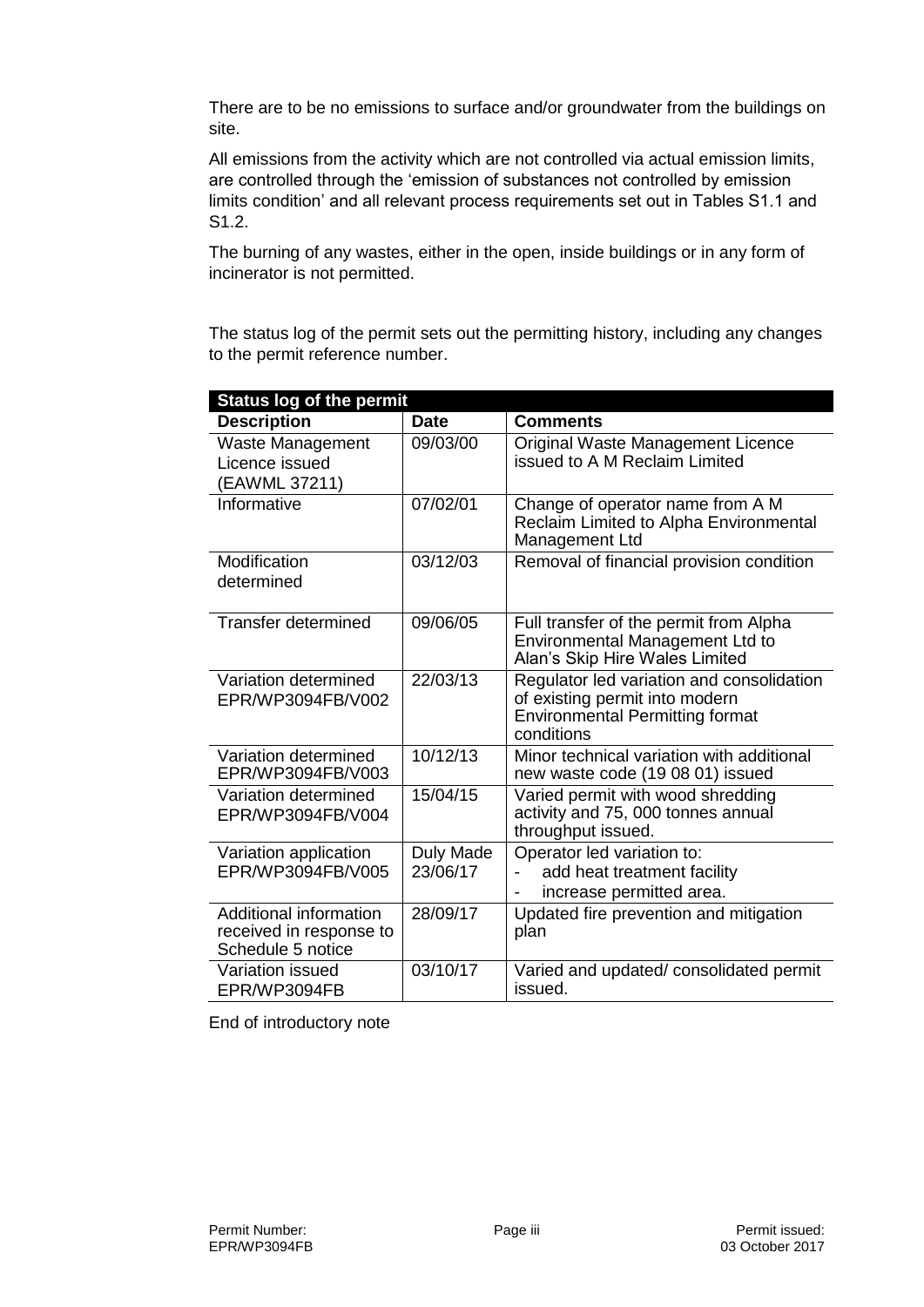# **Permit**

The Environmental Permitting (England and Wales) Regulations 2016

#### **Permit number EPR/WP3094FB**

The Natural Resources Body for Wales ("Natural Resources Wales") authorises, under regulation 13 of the Environmental Permitting (England and Wales) Regulations 2016

**Alan's Skip Hire Wales Limited** ("the operator"),

whose registered office is **The Mill Morton Oswestry Salop SY10 8BH**

company registration number **05338002** 

to operate waste operations at **ASH Wrexham Recycling Centre Site One Redwither Road Wrexham Industrial Estate Wrexham LL13 9RD**

to the extent authorised by and subject to the conditions of this permit.

| Name               | Date       |
|--------------------|------------|
| <b>Holly Noble</b> | 03/10/2017 |

Authorised on behalf of Natural Resources Wales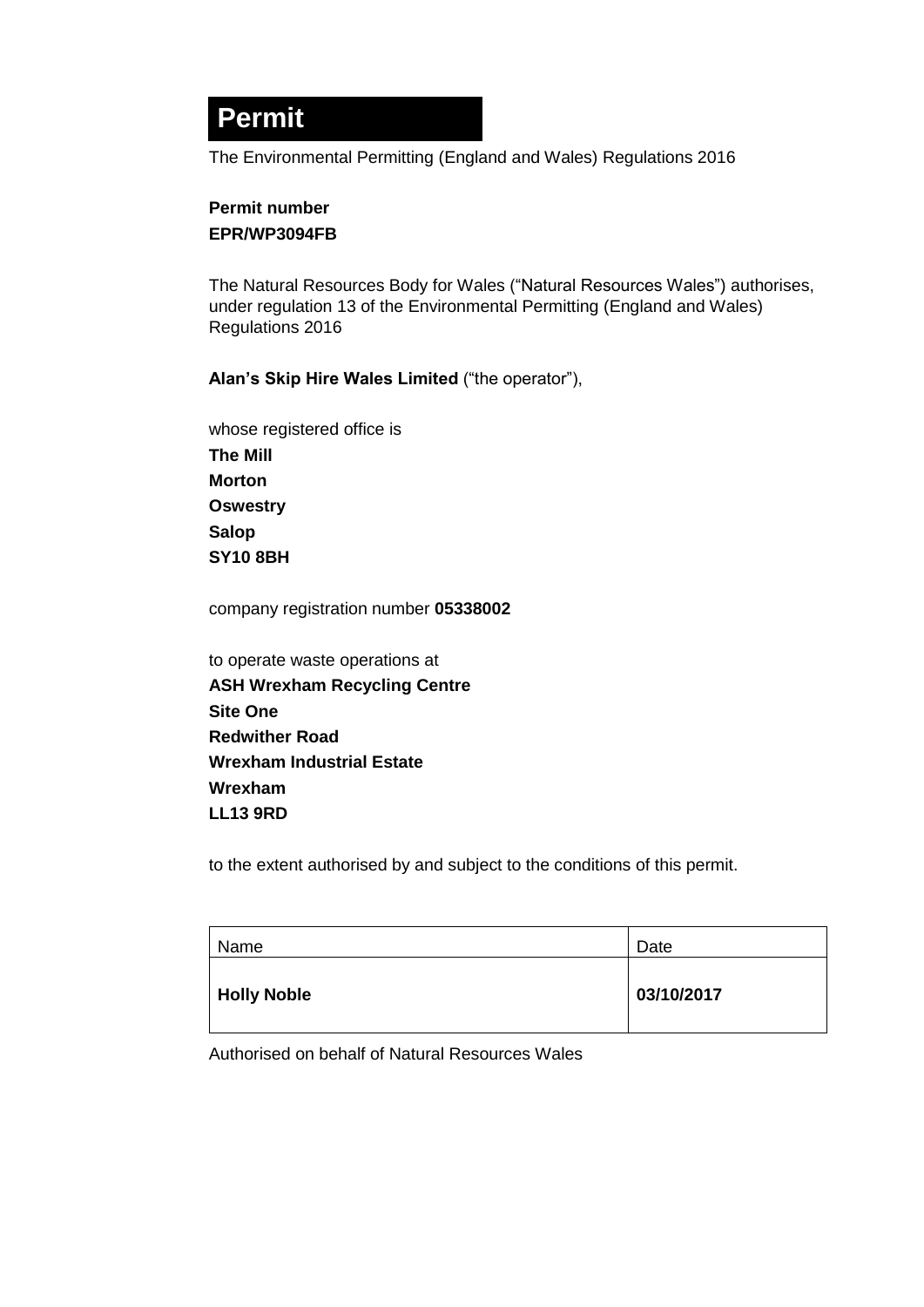# **Conditions**

## **1 Management**

### **1.1 General management**

- 1.1.1 The operator shall manage and operate the activities:
	- (a) in accordance with a written management system that identifies and minimises risks of pollution, including those arising from operations, maintenance, accidents, incidents, non-conformances, closure and those drawn to the attention of the operator as a result of complaints; and
	- (b) using sufficient competent persons and resources.
- 1.1.2 Records demonstrating compliance with condition 1.1.1 shall be maintained.
- 1.1.3 Any person having duties that are or may be affected by the matters set out in this permit shall have convenient access to a copy of it kept at or near the place where those duties are carried out.
- 1.1.4 The operator shall comply with the requirements of an approved competence scheme.

#### **1.2 Avoidance, recovery and disposal of wastes produced by the activities**

- 1.2.1 The operator shall take appropriate measures to ensure that:
	- (a) the waste hierarchy referred to in Article 4 of the Waste Framework Directive is applied to the generation of waste by the activities; and
	- (b) any waste generated by the activities is treated in accordance with the waste hierarchy referred to in Article 4 of the Waste Framework Directive; and
	- (c) where disposal is necessary, this is undertaken in a manner which minimises its impact on the environment.
- 1.2.2 The operator shall review and record at least every four years whether changes to those measures should be made and take any further appropriate measures identified by a review.

# **2 Operations**

## **2.1 Permitted activities**

2.1.1 The operator is only authorised to carry out the activities specified in schedule 1 table S1.1 (the "activities").

### **2.2 The site**

2.2.1 The activities shall not extend beyond the site, being the land shown edged in green on the site plan at schedule 7 to this permit.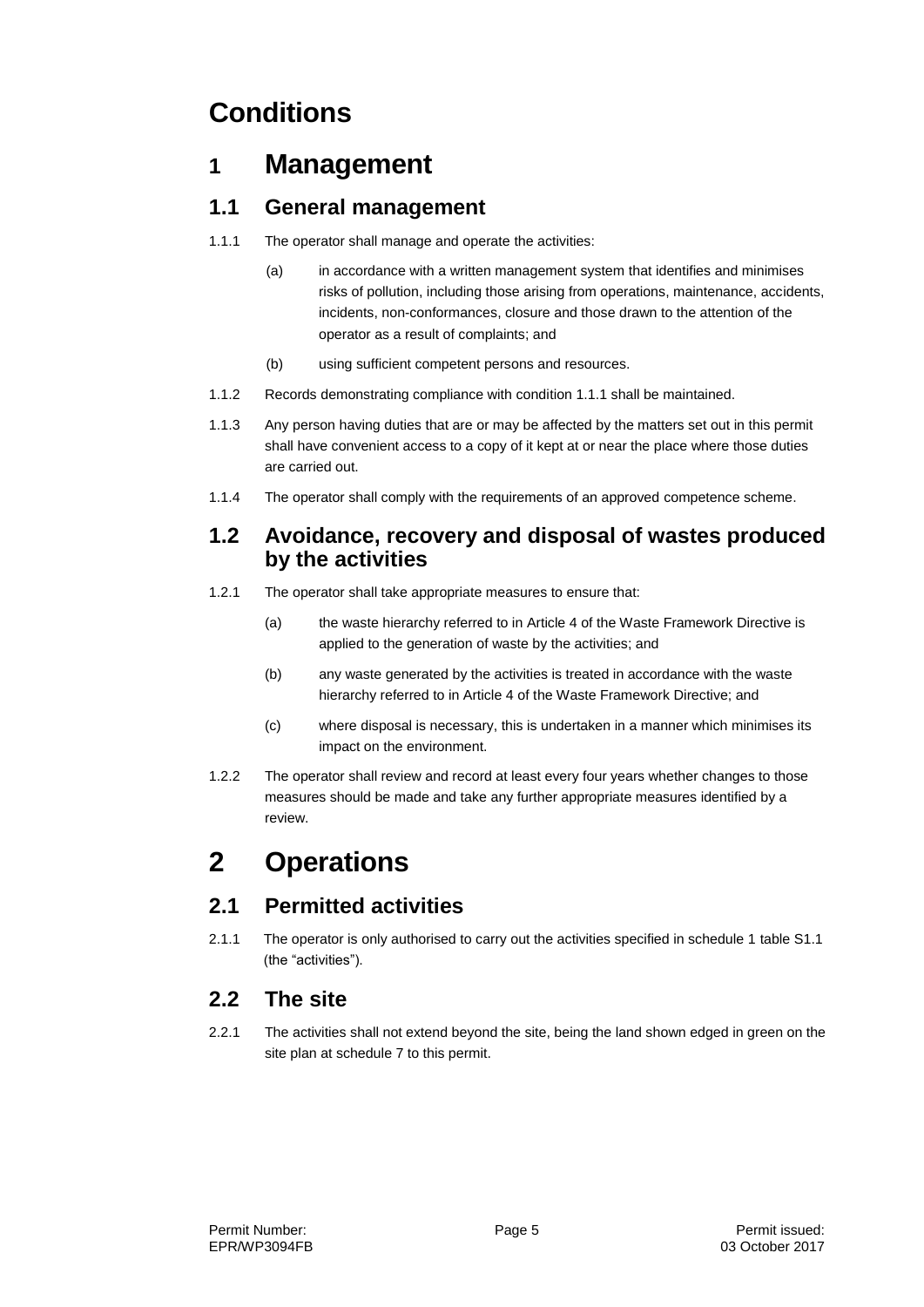## **2.3 Operating techniques**

- 2.3.1 (a) The activities shall, subject to the conditions of this permit, be operated using the techniques and in the manner described in the documentation specified in schedule 1, table S1.2, unless otherwise agreed in writing by Natural Resources Wales.
	- (b) If notified by Natural Resources Wales that the activities are giving rise to pollution, the operator shall submit to Natural Resources Wales for approval within the period specified, a revision of any plan or other documentation ("plan") specified in schedule 1, table S1.2 or otherwise required under this permit which identifies and minimises the risks of pollution relevant to that plan, and shall implement the approved revised plan in place of the original from the date of approval, unless otherwise agreed in writing by Natural Resources Wales.
- 2.3.2 Waste shall only be accepted if:
	- (a) it is of a type and quantity listed in schedule 2 table(s) S2.1 [, S2.2 etc.]; and
	- (b) it conforms to the description in the documentation supplied by the producer and holder.

## **2.4 Technical requirements**

#### **Vehicle depollution and dismantling**

2.4.1 The storage (including temporary storage) and treatment of waste motor vehicles shall meet the requirements of article 6(1) of the End-of-Life Vehicles Directive.

#### **WEEE treatment**

- 2.4.2 The storage (including temporary storage) and treatment of WEEE shall be carried out in accordance with the technical requirements of Annex VIII of the WEEE Directive.
- 2.4.3 Equipment shall be provided to record the weight of untreated WEEE accepted at, and components and materials leaving the site.

#### **2.5 Improvement programme**

- 2.5.1 The operator shall complete the improvements specified in schedule 1 table S1.3 by the date specified in that table unless otherwise agreed in writing by Natural Resources Wales.
- 2.5.2 Except in the case of an improvement which consists only of a submission to Natural Resources Wales, the operator shall notify Natural Resources Wales within 14 days of completion of each improvement.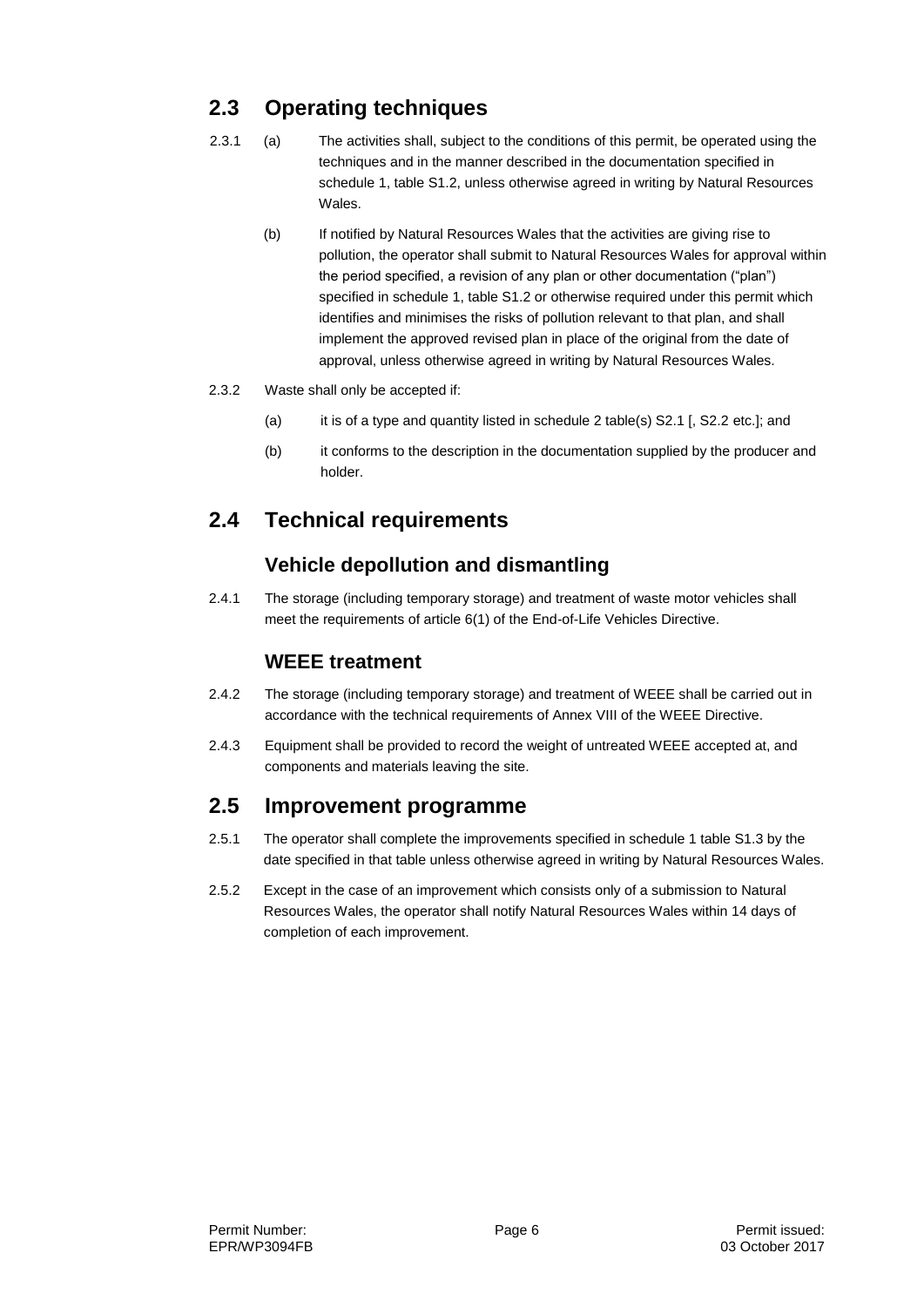## **3 Emissions and monitoring**

#### **3.2 Emissions of substances not controlled by emission limits**

3.2.1 Emissions of substances not controlled by emission limits (excluding odour) shall not cause pollution. The operator shall not be taken to have breached this condition if appropriate measures, including, but not limited to, those specified in any approved emissions management plan, have been taken to prevent or where that is not practicable, to minimise, those emissions.

#### 3.2.2 The operator shall:

- (a) if notified by Natural Resources Wales that the activities are giving rise to pollution, submit to Natural Resources Wales for approval within the period specified, an emissions management plan which identifies and minimises the risks of pollution from emissions of substances not controlled by emission limits;
- (b) implement the approved emissions management plan, from the date of approval, unless otherwise agreed in writing by Natural Resources Wales.
- 3.2.3 All liquids in containers, whose emission to water or land could cause pollution, shall be provided with secondary containment, unless the operator has used other appropriate measures to prevent or where that is not practicable, to minimise, leakage and spillage from the primary container.

#### **3.3 Odour**

- 3.3.1 Emissions from the activities shall be free from odour at levels likely to cause pollution outside the site, as perceived by an authorised officer of Natural Resources Wales, unless the operator has used appropriate measures, including, but not limited to, those specified in any approved odour management plan, to prevent or where that is not practicable to minimise the odour.
- 3.3.2 The operator shall:
	- (a) if notified by Natural Resources Wales that the activities are giving rise to pollution outside the site due to odour, submit to Natural Resources Wales for approval within the period specified, an odour management plan which identifies and minimises the risks of pollution from odour;
	- (b) implement the approved odour management plan, from the date of approval, unless otherwise agreed in writing by Natural Resources Wales.

#### **3.4 Noise and vibration**

- 3.4.1 Emissions from the activities shall be free from noise and vibration at levels likely to cause pollution outside the site, as perceived by an authorised officer of Natural Resources Wales, unless the operator has used appropriate measures, including, but not limited to, those specified in any approved noise and vibration management plan to prevent or where that is not practicable to minimise the noise and vibration.
- 3.4.2 The operator shall:
	- (a) if notified by Natural Resources Wales that the activities are giving rise to pollution outside the site due to noise and vibration, submit to Natural Resources Wales for approval within the period specified, a noise and vibration management plan which identifies and minimises the risks of pollution from noise and vibration;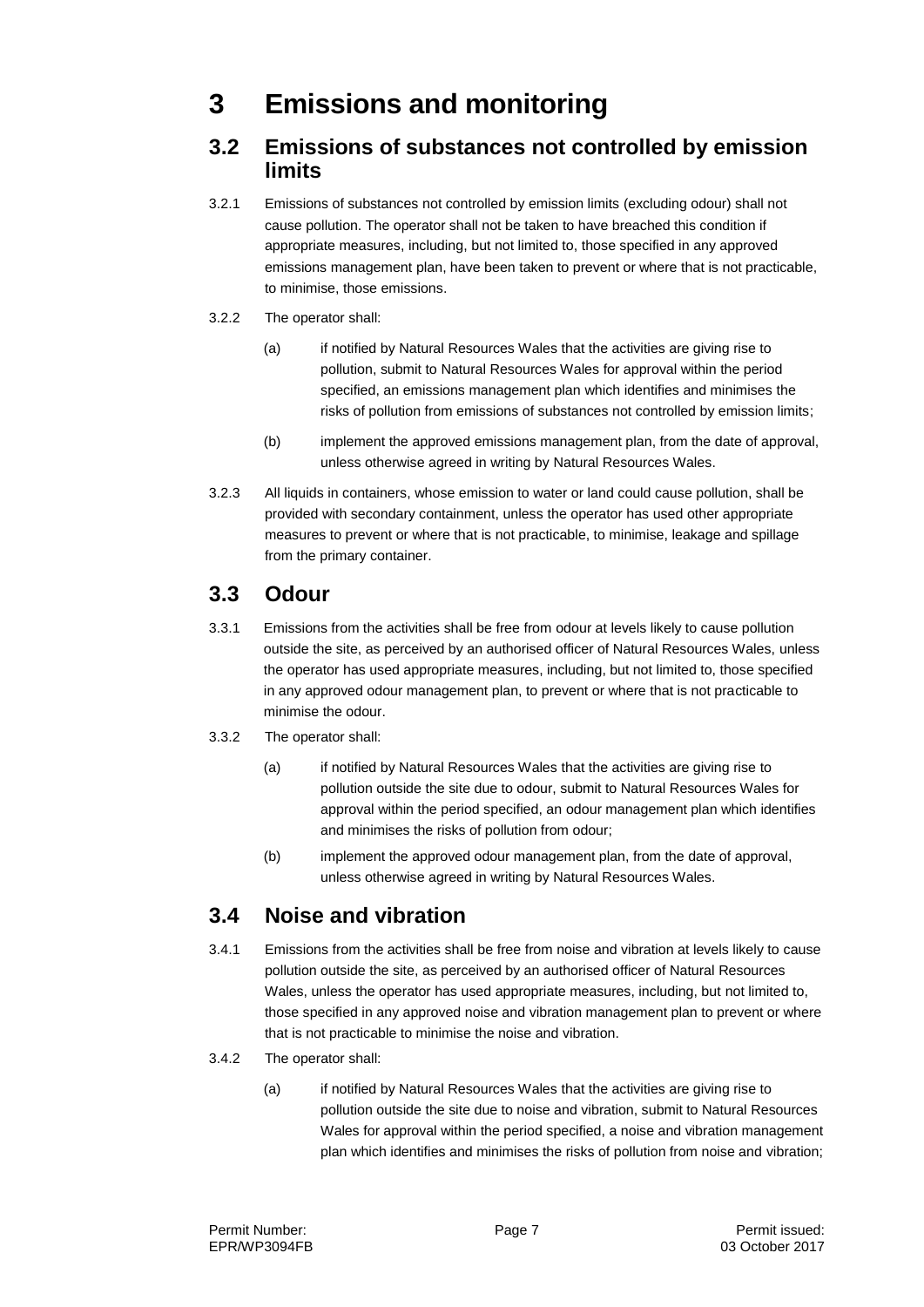(b) implement the approved noise and vibration management plan, from the date of approval, unless otherwise agreed in writing by Natural Resources Wales.

#### **3.6 Pests**

- 3.6.1 The activities shall not give rise to the presence of pests which are likely to cause pollution, hazard or annoyance outside the boundary of the site. The operator shall not be taken to have breached this condition if appropriate measures, including, but not limited to, those specified in any approved pests management plan, have been taken to prevent or where that is not practicable, to minimise the presence of pests on the site.
- 3.6.2 The operator shall:
	- (a) if notified by Natural Resources Wales, submit to Natural Resources Wales for approval within the period specified, a pests management plan which identifies and minimises risks of pollution, hazard or annoyance from pests;
	- (b) implement the pests management plan, from the date of approval, unless otherwise agreed in writing by Natural resources Wales.

#### **3.7 Fire**

- 3.7.1 The operator shall manage and operate the activities in accordance with a written fire prevention plan using the current, relevant fire prevention plan guidance.
- 3.7.2 The operator shall:
	- (a) if notified by Natural Resources Wales that the activities could cause a fire risk, submit to Natural Resources Wales a fire prevention plan which identifies and minimises the risks of fire;
	- (b) Operate the activity in accordance with the fire prevention plan, from the date of submission, unless otherwise agreed in writing by Natural Resources Wales.

## **4 Information**

#### **4.1 Records**

- 4.1.1 All records required to be made by this permit shall:
	- (a) be legible;
	- (b) be made as soon as reasonably practicable;
	- (c) if amended, be amended in such a way that the original and any subsequent amendments remain legible, or are capable of retrieval; and
	- (d) be retained, unless otherwise agreed in writing by Natural Resources Wales, for at least 6 years from the date when the records were made, or in the case of the following records until permit surrender:
		- (i) off-site environmental effects; and
		- (ii) matters which affect the condition of the land and groundwater.
- 4.1.2 The operator shall keep on site all records, plans and the management system required to be maintained by this permit, unless otherwise agreed in writing by Natural Resources Wales.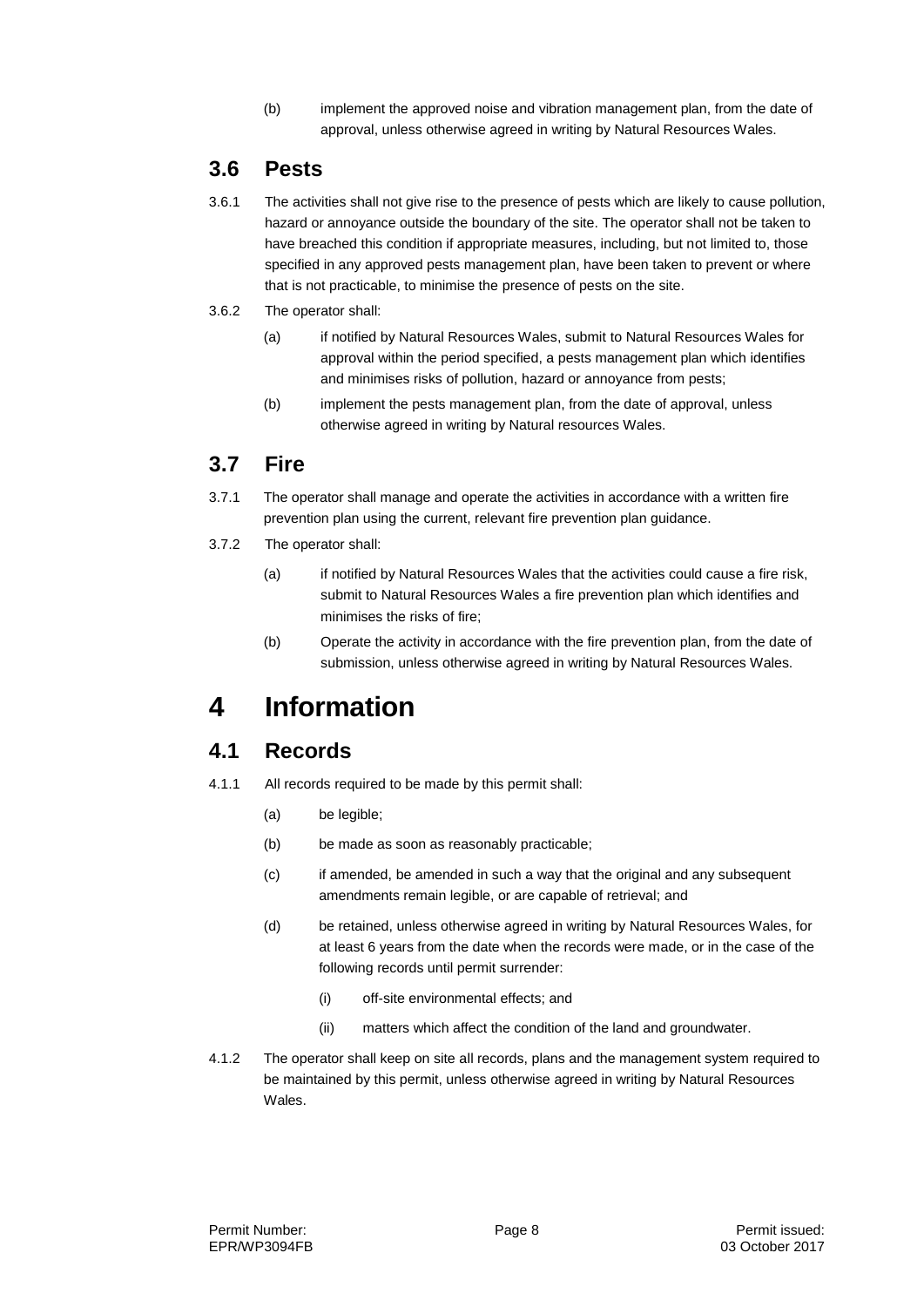## **4.2 Reporting**

- 4.2.1 The operator shall send all reports and notifications required by the permit to Natural Resources Wales using the contact details supplied in writing by Natural Resources Wales.
- 4.2.2 Within one month of the end of each quarter, the operator shall submit to Natural Resources Wales using the form made available for the purpose, the information specified on the form relating to the site and the waste accepted and removed from it during the previous quarter.

### **4.3 Notifications**

- 4.3.1 Natural Resources Wales shall be notified without delay following the detection of:
	- (a) any malfunction, breakdown or failure of equipment or techniques, accident, or emission of a substance not controlled by an emission limit which has caused, is causing or may cause significant pollution;
	- (b) the breach of a limit specified in the permit; or
	- (c) any significant adverse environmental effects.
- 4.3.2 Any information provided under condition 4.3.1 shall be confirmed by sending the information listed in schedule 5 to this permit within the time period specified in that schedule.
- 4.3.3 Where Natural Resources Wales has requested in writing that it shall be notified when the operator is to undertake monitoring and/or spot sampling, the operator shall inform Natural Resources Wales when the relevant monitoring and/or spot sampling is to take place. The operator shall provide this information to Natural Resources Wales at least 14 days before the date the monitoring is to be undertaken.
- 4.3.4 Natural Resources Wales shall be notified within 14 days of the occurrence of the following matters, except where such disclosure is prohibited by Stock Exchange rules:

Where the operator is a registered company:

- (a) any change in the operator's trading name, registered name or registered office address; and
- (b) any steps taken with a view to the operator going into administration, entering into a company voluntary arrangement or being wound up.

Where the operator is a corporate body other than a registered company:

- (a) any change in the operator's name or address; and
- (b) any steps taken with a view to the dissolution of the operator.

In any other case:

- (a) the death of any of the named operators (where the operator consists of more than one named individual);
- (b) any change in the operator's name(s) or address(es); and
- (c) any steps taken with a view to the operator, or any one of them, going into bankruptcy, entering into a composition or arrangement with creditors, or, in the case of them being in a partnership, dissolving the partnership.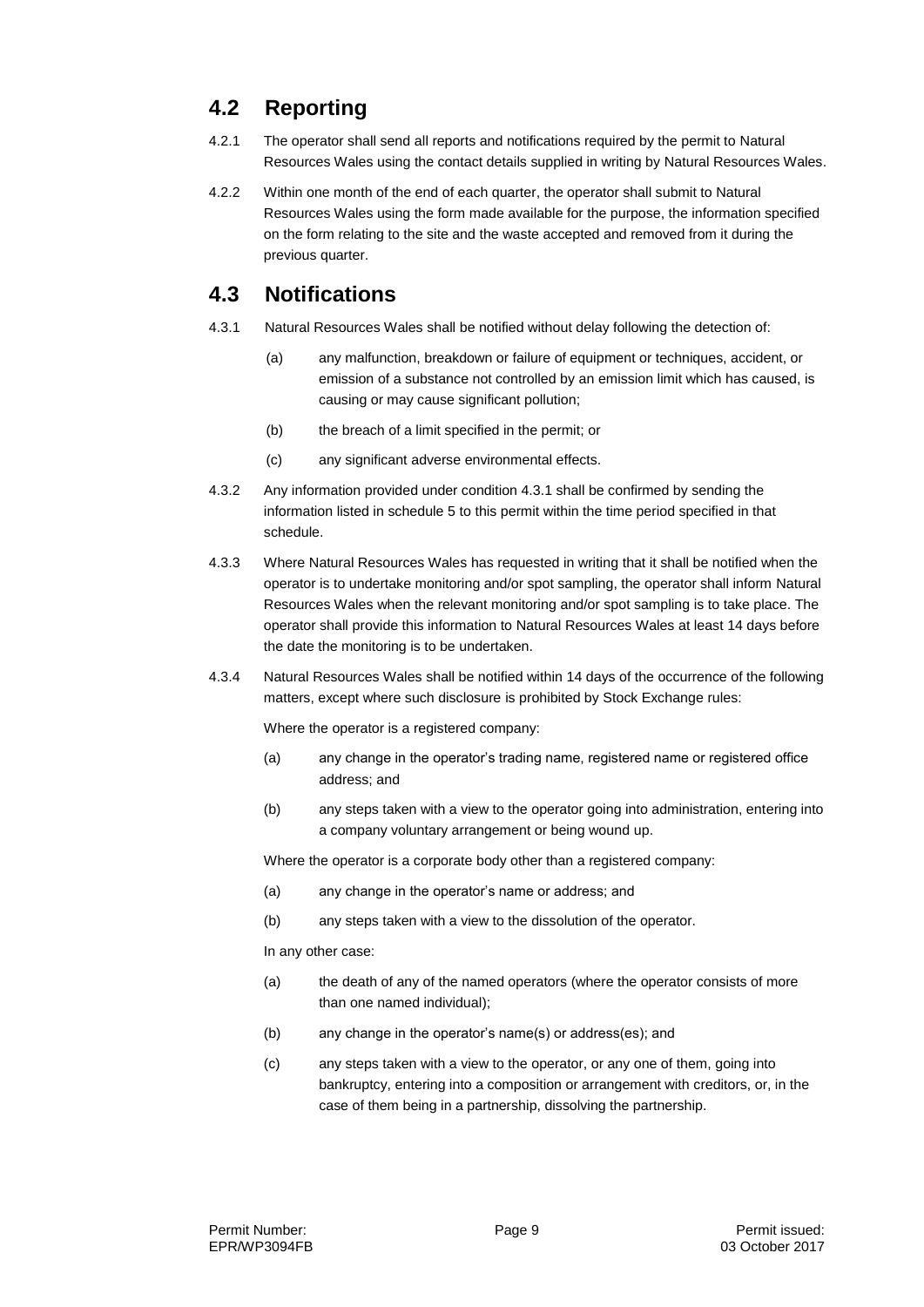- 4.3.5 Where the operator proposes to make a change in the nature or functioning, or an extension of the activities, which may have consequences for the environment and the change is not otherwise the subject of an application for approval under the Regulations or this permit:
	- (a) Natural Resources Wales shall be notified at least 14 days before making the change; and
	- (b) the notification shall contain a description of the proposed change in operation.

### **4.4 Interpretation**

- 4.4.1 In this permit the expressions listed in schedule 6 shall have the meaning given in that schedule.
- 4.4.2 In this permit references to reports and notifications mean written reports and notifications, except where reference is made to notification being made "without delay", in which case it may be provided by telephone.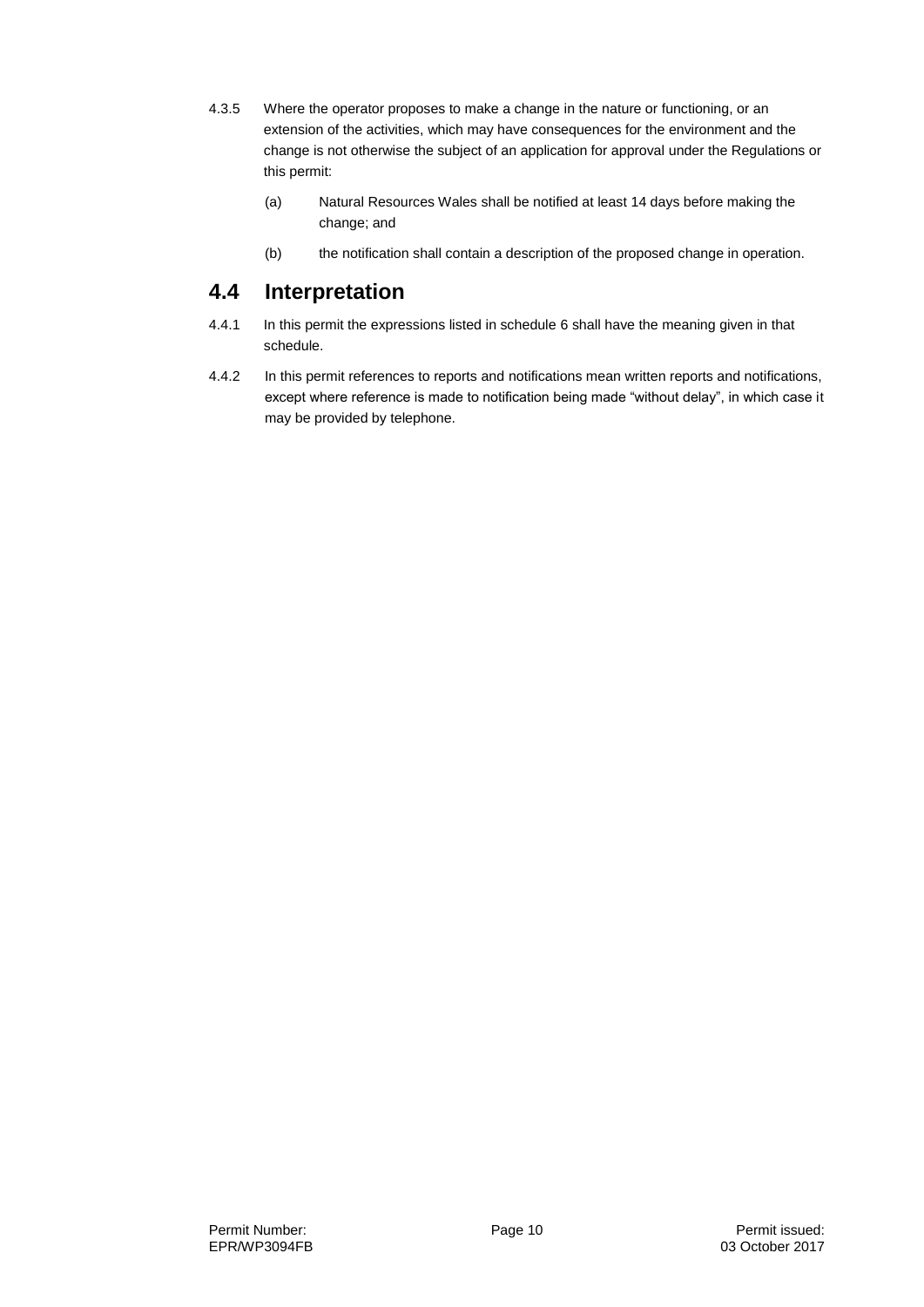# **Schedule 1 - Operations**

| <b>Table S1.1 activities</b>                                                                          |                                                                                                                                                                        |                                                                                                                                                                                                      |
|-------------------------------------------------------------------------------------------------------|------------------------------------------------------------------------------------------------------------------------------------------------------------------------|------------------------------------------------------------------------------------------------------------------------------------------------------------------------------------------------------|
| <b>Activity</b>                                                                                       | Description of activities for waste                                                                                                                                    | <b>Limits of activities</b>                                                                                                                                                                          |
| reference                                                                                             | operations                                                                                                                                                             |                                                                                                                                                                                                      |
| Α1<br>Household,<br>commercial<br>and<br>industrial<br>waste<br>transfer<br>station with<br>treatment | R13: Storage of waste pending any of<br>the operations numbered R1 to R12<br>(excluding temporary storage,<br>pending collection, on the site where it<br>is produced) | All wastes shall be stored on an<br>impermeable surface with a sealed<br>drainage system.<br>No more than a total of 50 tonnes of                                                                    |
|                                                                                                       | D15: Storage pending any of the<br>operations numbered D1 to D14<br>(excluding temporary storage pending<br>collection on the site where it is<br>produced).           | intact and shredded waste vehicle tyres<br>(waste codes 16 01 03 and 19 12 04)<br>shall be stored on site.<br>Any wastes that consist solely or mainly<br>of dusts, powders or loose fibres shall be |
|                                                                                                       | R3: Recycling/ reclamation of organic<br>substances which are not used as<br>solvents                                                                                  | stored in a container with a lid when<br>stored externally.                                                                                                                                          |
|                                                                                                       | R4: Recycling/ reclamation of metals<br>and metal compounds                                                                                                            | Treatment consisting only of:<br>manual sorting;<br>$\qquad \qquad -$<br>mechanical sorting, and<br>$\qquad \qquad -$<br>screening<br>$\qquad \qquad -$                                              |
|                                                                                                       | R5: Recycling/ reclamation of other<br>inorganic compounds                                                                                                             | of wastes into different components for<br>disposal or recovery.                                                                                                                                     |
|                                                                                                       | D9: Physicochemical treatment not<br>specified elsewhere which results in<br>final compounds or mixtures which                                                         | Treatment of waste shall take place on<br>an impermeable surface with sealed<br>drainage.                                                                                                            |
|                                                                                                       | are disposed of by any of the<br>operations numbered D1 to D12                                                                                                         | Treatment of waste shall only take place<br>within a building.                                                                                                                                       |
|                                                                                                       |                                                                                                                                                                        | Inert waste may be stored and treated<br>on impermeable surface with sealed<br>drainage or hard standing.                                                                                            |
|                                                                                                       |                                                                                                                                                                        | WEEE shall be accepted on site for<br>storage and bulking only prior to onward<br>transport.                                                                                                         |
|                                                                                                       |                                                                                                                                                                        | Waste types as set out in Table S2.1.                                                                                                                                                                |
|                                                                                                       |                                                                                                                                                                        |                                                                                                                                                                                                      |
|                                                                                                       |                                                                                                                                                                        |                                                                                                                                                                                                      |
|                                                                                                       |                                                                                                                                                                        | Table continued overleaf                                                                                                                                                                             |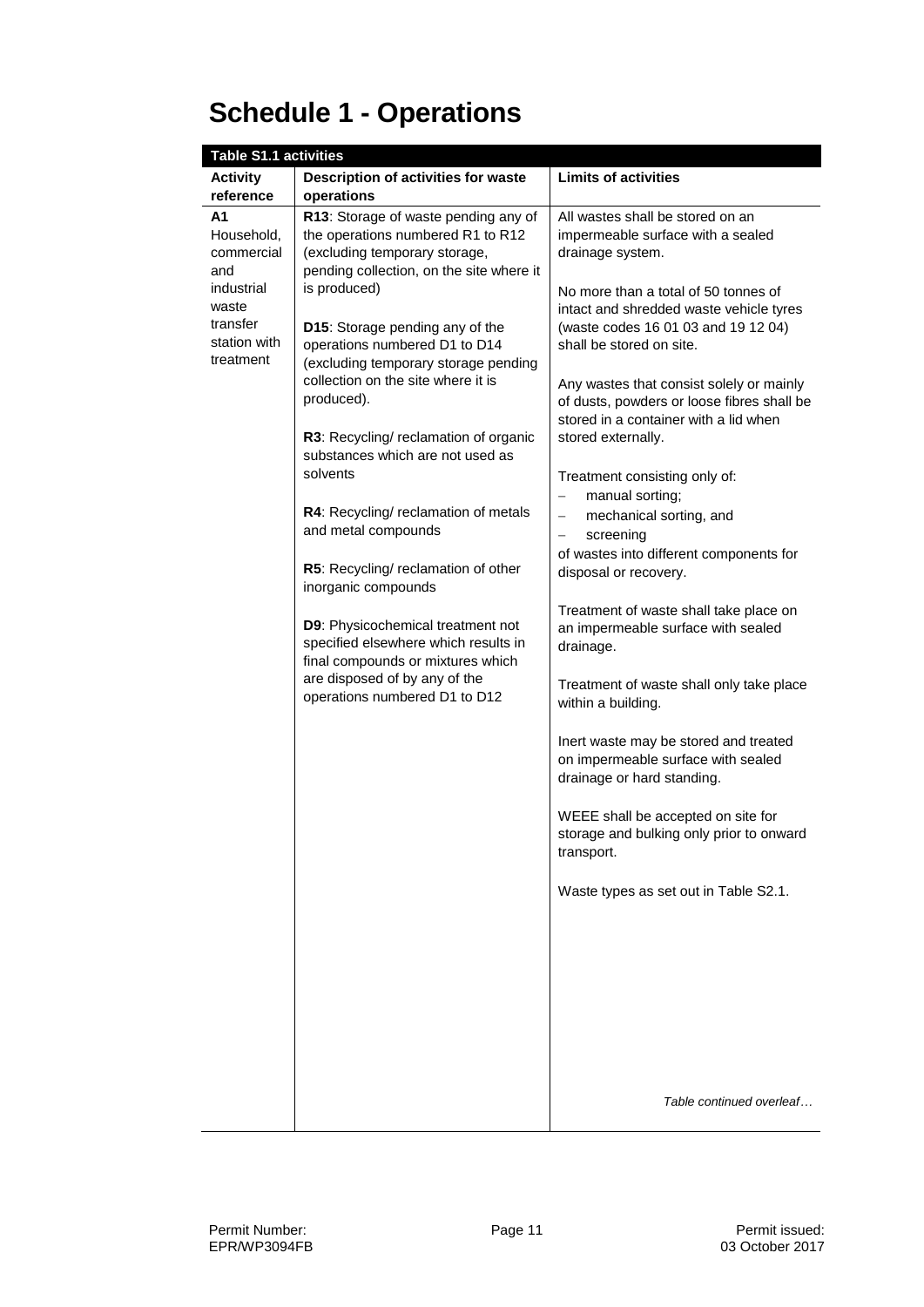| Α2<br>Waste<br>wood<br>treatment<br>activity | R13: Storage of waste pending any of<br>the operations numbered R1 to R12<br>(excluding temporary storage,<br>pending collection, on the site where it<br>is produced)<br>D15: Storage pending any of the<br>operations numbered D1 to D14<br>(excluding temporary storage pending<br>collection on the site where it is<br>produced).<br>R3: Recycling/ reclamation of organic<br>substances which are not used as<br>solvents<br><b>D9:</b> Physico-chemical treatment not<br>specified elsewhere in this Annex<br>which results in final compounds or<br>mixtures which are discarded by<br>means of any of the operations<br>numbered D1 to D12 (e.g.<br>evaporation, drying, calcination, etc.) | Treatment consisting only of:<br>shredding;<br>$\overline{\phantom{0}}$<br>metal removal (magnets and/or<br>eddy current);<br>screening, and<br>$\qquad \qquad -$<br>manual sorting<br>$\qquad \qquad -$<br>of waste wood for the purpose of<br>recovery or disposal.<br>The treatment of wastes for the purpose<br>of recovery or a mix of recovery and<br>disposal of non-hazardous waste at the<br>site shall be limited to 75 tonnes per day<br>in total, for the pre-treatment of waste for<br>incineration or co-incineration<br>Waste shall be stored and treated on an<br>impermeable surface with a sealed<br>drainage system.<br>Waste types as set out in Table S2.2. |
|----------------------------------------------|------------------------------------------------------------------------------------------------------------------------------------------------------------------------------------------------------------------------------------------------------------------------------------------------------------------------------------------------------------------------------------------------------------------------------------------------------------------------------------------------------------------------------------------------------------------------------------------------------------------------------------------------------------------------------------------------------|----------------------------------------------------------------------------------------------------------------------------------------------------------------------------------------------------------------------------------------------------------------------------------------------------------------------------------------------------------------------------------------------------------------------------------------------------------------------------------------------------------------------------------------------------------------------------------------------------------------------------------------------------------------------------------|
| A3<br>Heat<br>treatment<br>facility          | R13: Storage of waste pending any of<br>the operations numbered R1 to R12<br>(excluding temporary storage,<br>pending collection, on the site where it<br>is produced)<br>R3: Recycling/ reclamation of organic<br>substances which are not used as<br>solvents                                                                                                                                                                                                                                                                                                                                                                                                                                      | Treatment consisting only of drying of<br>permitted wastes using heat for the<br>purpose of recovery only.<br>Waste shall be stored and treated, within<br>a building or within container/purpose<br>built container, on an impermeable<br>surface with a sealed drainage system.<br>The treatment of wastes for the purpose<br>of recovery or a mix of recovery and<br>disposal of non-hazardous waste at the<br>site shall be limited to 75 tonnes per day<br>in total, for the pre-treatment of waste for<br>incineration or co-incineration<br>Waste types as set out in Table S2.3.                                                                                         |
| Schedule 7.                                  | Discharge of integral site drainage (process effluent)<br>from the emission points indicated on the plan in                                                                                                                                                                                                                                                                                                                                                                                                                                                                                                                                                                                          | Drainage consisting solely of:<br>clean, rainfall dependant drainage<br>from areas of the site not used in<br>connection with the storage and/or<br>treatment of waste<br>uncontaminated run-off from the<br>impermeable surface from external<br>areas of the site used to store<br>and/or treat waste.<br>via an interceptor tank and hydro-brake<br>chamber.<br>No visible oil or grease shall be present<br>in the discharge.                                                                                                                                                                                                                                                |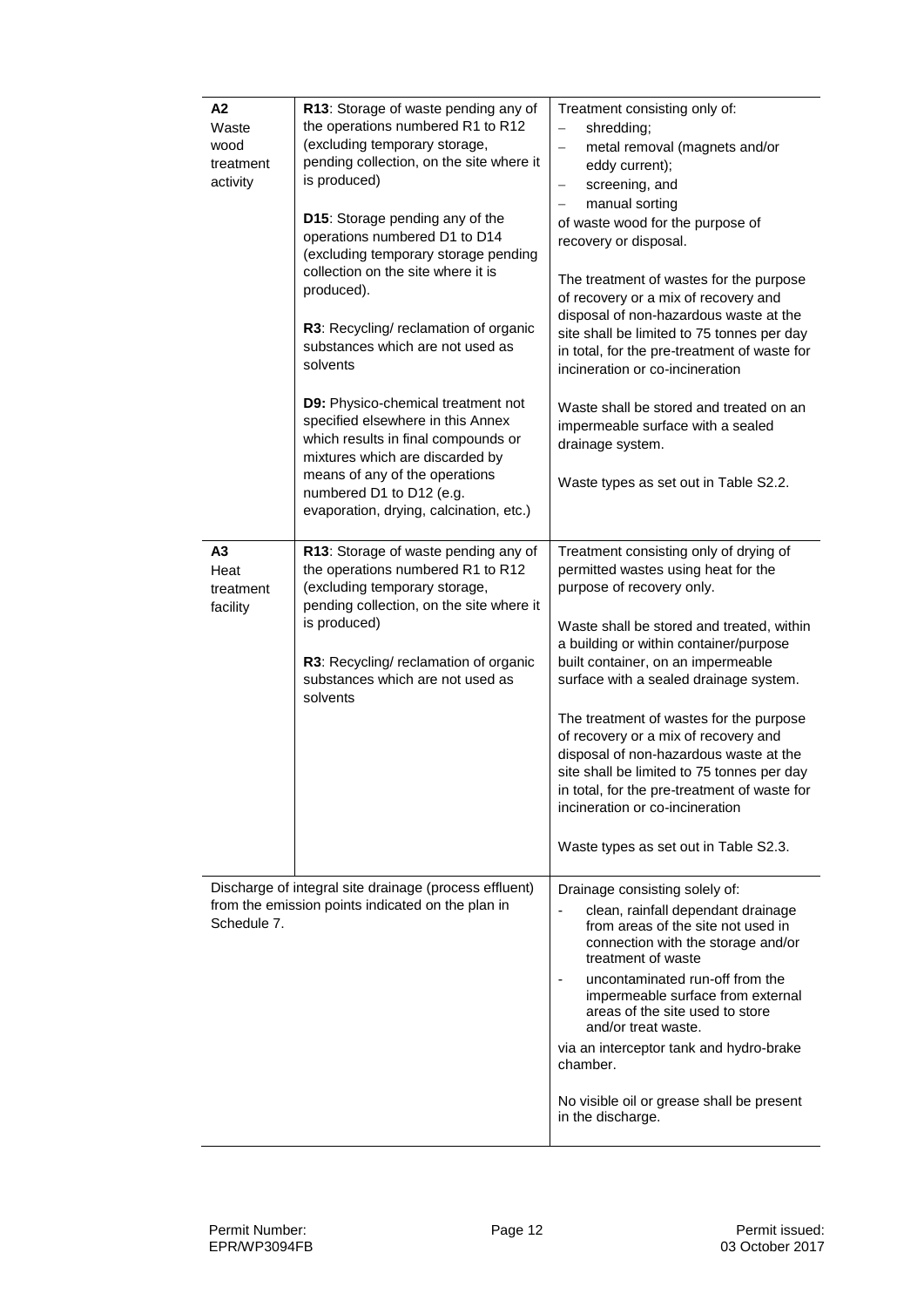| <b>Table S1.2 Operating techniques</b>                                                                                        |                                                                                                                 |                                |  |
|-------------------------------------------------------------------------------------------------------------------------------|-----------------------------------------------------------------------------------------------------------------|--------------------------------|--|
| <b>Description</b>                                                                                                            | Parts                                                                                                           | <b>Date</b><br><b>Received</b> |  |
| Technical Guidance Document: 'How to<br>comply with your environmental permit'                                                | All relevant sections                                                                                           | N/A                            |  |
| Sector Guidance Note IPPC S5.06:<br>Guidance for the Recovery and<br>Disposal of Hazardous and Non-<br><b>Hazardous Waste</b> | All relevant sections                                                                                           | N/A                            |  |
| Fire prevention and mitigation plan<br>guidance - Waste                                                                       | All relevant sections                                                                                           | N/A                            |  |
| Additional information received<br>following informal request for<br>information sent on 10/09/13                             | Site specific environmental risk<br>assessment acceptance of EWC 19 08<br>01, version 1.0<br>All parts          | 17/09/13                       |  |
| Additional information received<br>following informal request for<br>information sent on 05/11/13                             | Odour management plan version 1.1<br>All parts                                                                  | 06/11/13                       |  |
| Additional information received<br>following Schedule 5 request for<br>information sent on 17/09/14                           | Dust (including fibres and particulate<br>matter) Management Plan and Dust scan<br>Report Oct 2014 version 1.0  | 24/11/14                       |  |
| Additional information received<br>following informal request for<br>information sent on 10/03/15                             | Email confirming that the applicant will<br>apply for a European Protected Species<br>Licence                   | 23/03/15                       |  |
| Additional information received<br>following Schedule 5 request for<br>information sent on 17/09/14                           | Management System Version 5.0,<br>Document Reference: 2520/426/EMS/01<br>Section 3.4 Waste treatment operations | 24/11/14                       |  |
| Additional information received<br>following Schedule 5 request for<br>information sent on 26/09/17                           | Alan's Skip Hire Wales WP3094FB Fire<br>Prevention and Response Plan v2.2<br>All parts                          | 27/09/17                       |  |

| Table S1.3 Improvement programme requirements |                                                                                                                               |                                                                                    |  |
|-----------------------------------------------|-------------------------------------------------------------------------------------------------------------------------------|------------------------------------------------------------------------------------|--|
|                                               | Reference   Requirement                                                                                                       | Date                                                                               |  |
| IPC <sub>1</sub>                              | The operator is required to provide an EMS in line with<br>How to comply and H6 Environmental management<br>systems guidance. | 4 months from date of<br>permit issue<br>(EPR/WP3094FB/V002<br>issued on 22/03/13) |  |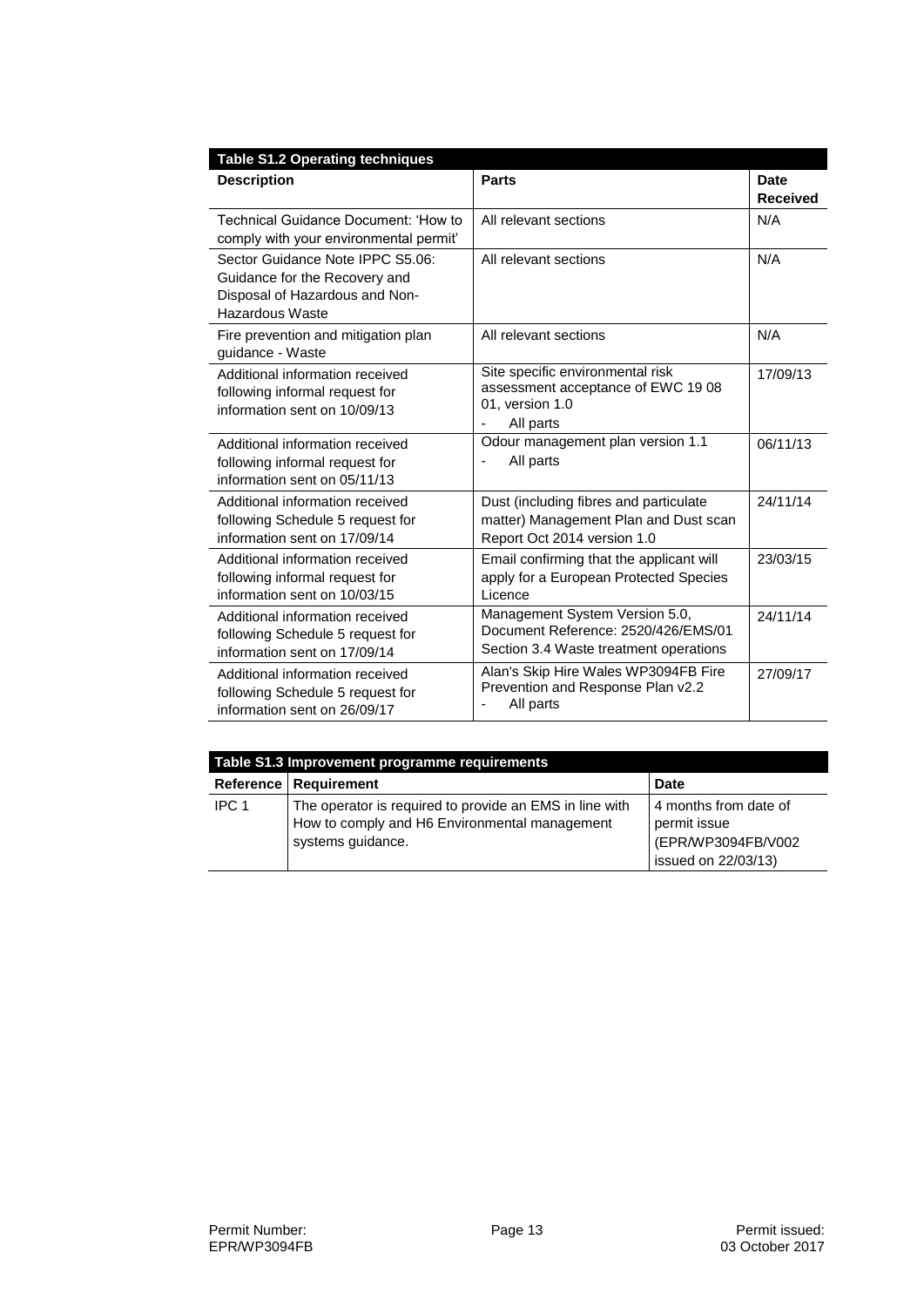## **Schedule 2 - Waste types, raw materials and fuels**

|                   | Table S2.1 Permitted waste types and quantities for household, commercial and industrial                                                                                                                             |
|-------------------|----------------------------------------------------------------------------------------------------------------------------------------------------------------------------------------------------------------------|
|                   | waste transfer station with treatment                                                                                                                                                                                |
| <b>Maximum</b>    | The maximum quantity of waste to be accepted on site shall not exceed 74,999                                                                                                                                         |
| quantity          | tonnes per year.                                                                                                                                                                                                     |
| <b>Exclusions</b> | Notwithstanding the waste types set out in this table, wastes having any of the                                                                                                                                      |
|                   | following characteristics shall not be accepted:<br>hazardous wastes                                                                                                                                                 |
| Waste             |                                                                                                                                                                                                                      |
| code              | <b>Description</b>                                                                                                                                                                                                   |
| 01                | WASTES RESULTING FROM EXPLORATION, MINING, QUARRYING, AND                                                                                                                                                            |
|                   | PHYSICAL AND CHEMICAL TREATMENT OF MINERALS                                                                                                                                                                          |
| 01 01             | wastes from mineral excavation                                                                                                                                                                                       |
| 01 01 01          | wastes from mineral metalliferous excavation                                                                                                                                                                         |
| 01 01 02          | wastes from mineral non-metalliferous excavation                                                                                                                                                                     |
| 01 03             | wastes from physical and chemical processing of metalliferous minerals                                                                                                                                               |
| 01 03 06          | tailings other than those mentioned in 01 03 04 and 01 03 05                                                                                                                                                         |
| 01 03 08          | dusty and powdery wastes other than those mentioned in 01 03 07                                                                                                                                                      |
| 01 04             | wastes from physical and chemical processing of non-metalliferous minerals                                                                                                                                           |
| 01 04 08          | waste gravel and crushed rocks other than those mentioned in 01 04 07                                                                                                                                                |
| 01 04 09          | waste sand and clays                                                                                                                                                                                                 |
| 01 04 10          | dusty and powdery wastes other than those mentioned in 01 04 07                                                                                                                                                      |
| 01 04 11          | wastes from potash and rock salt processing other than those mentioned in 01 04<br>07                                                                                                                                |
| 01 04 12          | tailings and other wastes from washing and cleaning of minerals other than those<br>mentioned in 01 04 07 and 01 04 11                                                                                               |
| 01 04 13          | wastes from stone cutting and sawing other than those mentioned in 01 04 07                                                                                                                                          |
| 02                | WASTES FROM AGRICULTURE, HORTICULTURE, AQUACULTURE,<br>FORESTRY, HUNTING AND FISHING, FOOD PREPARATION AND<br><b>PROCESSING</b>                                                                                      |
| 02 01             | wastes from agriculture, horticulture, aquaculture, forestry, hunting and<br>fishing                                                                                                                                 |
| 02 01 03          | plant-tissue waste                                                                                                                                                                                                   |
| 02 01 04          | waste plastics (except packaging)                                                                                                                                                                                    |
| 02 01 07          | wastes from forestry                                                                                                                                                                                                 |
| 02 01 10          | waste metal                                                                                                                                                                                                          |
| 02 03             | wastes from fruit, vegetables, cereals, edible oils, cocoa, coffee, tea and<br>tobacco preparation and processing; conserve production; yeast and yeast<br>extract production, molasses preparation and fermentation |
| 02 03 04          | materials unsuitable for consumption or processing                                                                                                                                                                   |
| 02 04             | wastes from sugar processing                                                                                                                                                                                         |
| 02 04 01          | soil from cleaning and washing beet                                                                                                                                                                                  |
| 02 04 02          | off-specification calcium carbonate                                                                                                                                                                                  |
| 02 06             | wastes from the baking and confectionery industry                                                                                                                                                                    |
| 02 06 01          | materials unsuitable for consumption or processing                                                                                                                                                                   |
| 02 06 02          | wastes from preserving agents                                                                                                                                                                                        |
| 03                | WASTES FROM WOOD PROCESSING AND THE PRODUCTION OF PANELS<br>AND FURNITURE, PULP, PAPER AND CARDBOARD                                                                                                                 |
| 03 01             | wastes from wood processing and the production of panels and furniture                                                                                                                                               |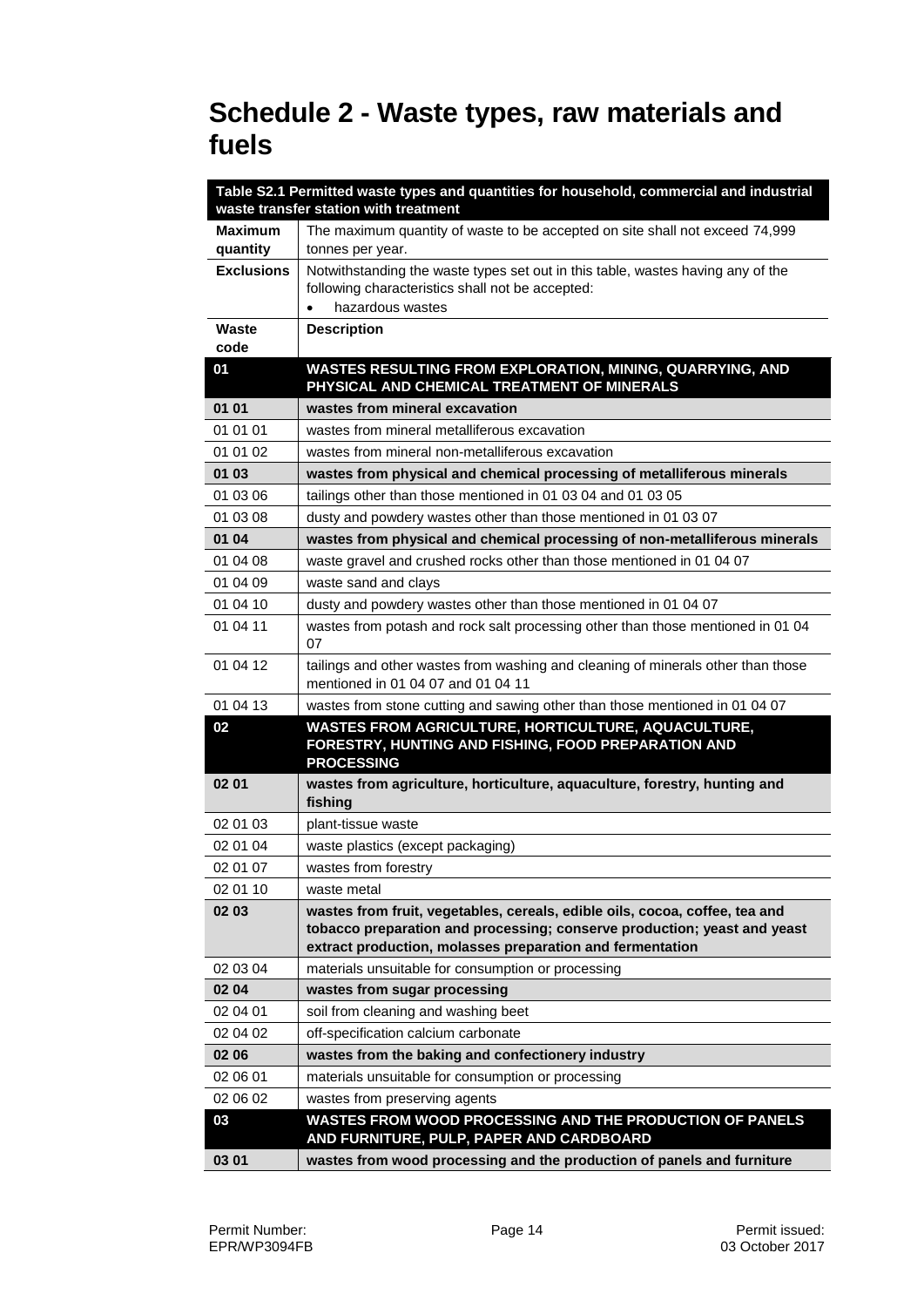|                   | Table S2.1 Permitted waste types and quantities for household, commercial and industrial<br>waste transfer station with treatment |
|-------------------|-----------------------------------------------------------------------------------------------------------------------------------|
| <b>Maximum</b>    | The maximum quantity of waste to be accepted on site shall not exceed 74,999                                                      |
| quantity          | tonnes per year.                                                                                                                  |
| <b>Exclusions</b> | Notwithstanding the waste types set out in this table, wastes having any of the                                                   |
|                   | following characteristics shall not be accepted:                                                                                  |
|                   | hazardous wastes                                                                                                                  |
| Waste<br>code     | <b>Description</b>                                                                                                                |
| 03 01 01          | waste bark and cork                                                                                                               |
|                   |                                                                                                                                   |
| 03 01 05          | sawdust, shavings, cuttings, wood, particle board and veneer other than those<br>mentioned in 03 01 04                            |
| 03 03             | wastes from pulp, paper and cardboard production and processing                                                                   |
| 03 03 01          | waste bark and wood                                                                                                               |
| 03 03 07          | mechanically separated rejects from pulping of waste paper and cardboard                                                          |
| 03 03 08          | wastes from sorting of paper and cardboard destined for recycling                                                                 |
| 03 03 10          | fibre rejects, fibre-, filler- and coating-sludges from mechanical separation                                                     |
| 04                | WASTES FROM THE LEATHER, FUR AND TEXTILE INDUSTRIES                                                                               |
| 04 01             | wastes from the leather and fur industry                                                                                          |
| 04 01 08          | waste tanned leather (blue sheetings, shavings, cuttings, buffing dust) containing<br>chromium                                    |
| 04 01 09          | wastes from dressing and finishing                                                                                                |
| 04 02             | wastes from the textile industry                                                                                                  |
| 04 02 09          | wastes from composite materials (impregnated textile, elastomer, plastomer)                                                       |
| 04 02 10          | organic matter from natural products (for example grease, wax)                                                                    |
| 04 02 15          | wastes from finishing other than those mentioned in 04 02 14                                                                      |
| 04 02 17          | dyestuffs and pigments other than those mentioned in 04 02 16                                                                     |
| 04 02 21          | wastes from unprocessed textile fibres                                                                                            |
| 04 02 22          | wastes from processed textile fibres                                                                                              |
| 05                | WASTES FROM PETROLEUM REFINING, NATURAL GAS PURIFICATION AND                                                                      |
|                   | PYROLYTIC TREATMENT OF COAL                                                                                                       |
| 05 01             | wastes from petroleum refining                                                                                                    |
| 05 01 16          | sulphur-containing wastes from petroleum desulphurisation                                                                         |
| 05 01 17          | <b>Bitumen</b>                                                                                                                    |
| 05 06             | wastes from the pyrolytic treatment of coal                                                                                       |
| 05 06 04          | waste from cooling columns                                                                                                        |
| 05 07             | wastes from natural gas purification and transportation                                                                           |
| 05 07 02          | wastes containing sulphur                                                                                                         |
| 06                | <b>WASTES FROM INORGANIC CHEMICAL PROCESSES</b>                                                                                   |
| 06 03             | wastes from the MFSU of salts and their solutions and metallic oxides                                                             |
| 06 03 16          | metallic oxides other than those mentioned in 06 03 15                                                                            |
| 06 06             | wastes from the MFSU of sulphur chemicals, sulphur chemical processes<br>and desulphurisation processes                           |
| 06 06 03          | wastes containing sulphides other than those mentioned in 06 06 02                                                                |
| 06 09             | wastes from the MSFU of phosphorous chemicals and phosphorous<br>chemical processes                                               |
| 06 09 02          | phosphorous slag                                                                                                                  |
| 06 09 04          | calcium-based reaction wastes other than those mentioned in 06 09 03                                                              |
| 06 11             | wastes from the manufacture of inorganic pigments and opacificiers                                                                |
| 06 11 01          | calcium-based reaction wastes from titanium dioxide production                                                                    |
| 06 13             | wastes from inorganic chemical processes not otherwise specified                                                                  |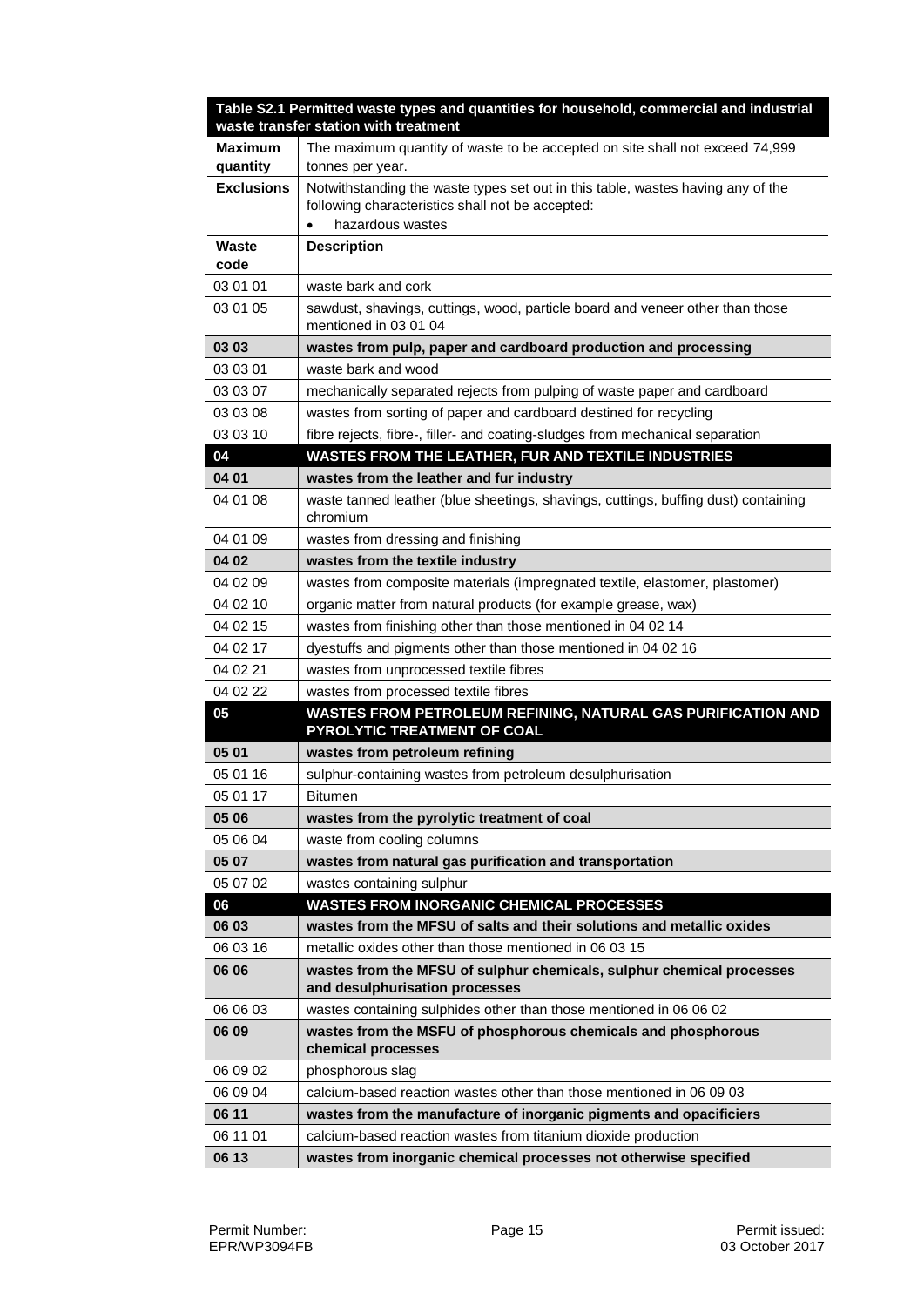|                      | Table S2.1 Permitted waste types and quantities for household, commercial and industrial<br>waste transfer station with treatment |
|----------------------|-----------------------------------------------------------------------------------------------------------------------------------|
| <b>Maximum</b>       | The maximum quantity of waste to be accepted on site shall not exceed 74,999                                                      |
| quantity             | tonnes per year.                                                                                                                  |
| <b>Exclusions</b>    | Notwithstanding the waste types set out in this table, wastes having any of the                                                   |
|                      | following characteristics shall not be accepted:                                                                                  |
| Waste                | hazardous wastes                                                                                                                  |
| code                 | <b>Description</b>                                                                                                                |
| 06 13 03             | carbon black                                                                                                                      |
| 07                   | <b>WASTES FROM ORGANIC CHEMICAL PROCESSES</b>                                                                                     |
| 07 02                | wastes from the MFSU of plastics, synthetic rubber and man-made fibres                                                            |
| 07 02 13             | waste plastic                                                                                                                     |
| 07 02 15             | wastes from additives other than those mentioned in 07 02 14                                                                      |
| 07 02 17             | wastes containing silicones other than those mentioned in 07 02 16                                                                |
| 07 05                | wastes from the MFSU of pharmaceuticals                                                                                           |
| 07 05 14             | solid wastes other than those mentioned in 07 05 13                                                                               |
| 08                   | WASTES FROM THE MANUFACTURE, FORMULATION, SUPPLY AND USE                                                                          |
|                      | (MFSU) OF COATINGS (PAINTS, VARNISHES AND VITREOUS ENAMELS),<br>ADHESIVES, SEALANTS AND PRINTING INKS                             |
| 08 01                | wastes from MFSU and removal of paint and varnish                                                                                 |
| 08 01 18             | wastes from paint or varnish removal other than those mentioned in 08 01 17                                                       |
| 08 02                | wastes from MFSU of other coatings (including ceramic materials)                                                                  |
| 08 02 01             | waste coating powders                                                                                                             |
| 08 03                | wastes from MFSU of printing inks                                                                                                 |
| 08 03 18             | waste printing toner other than those mentioned in 08 03 17                                                                       |
| 08 04                | wastes from MFSU of adhesives and sealants (including waterproofing<br>products)                                                  |
| 08 04 10             | waste adhesives and sealants other than those mentioned in 08 04 09                                                               |
| 08 05                | wastes not otherwise specified in 08                                                                                              |
| 09                   | <b>WASTES FROM THE PHOTOGRAPHIC INDUSTRY</b>                                                                                      |
| 09 01                | wastes from the photographic industry                                                                                             |
| 09 01 07             | photographic film and paper containing silver or silver compounds                                                                 |
| 09 01 08             | photographic film and paper free of silver or silver compounds                                                                    |
| 09 01 10             | single-use cameras without batteries                                                                                              |
| 09 01 12             | single-use cameras containing batteries other than those mentioned in 09 01 11                                                    |
| 10                   | <b>WASTES FROM THERMAL PROCESSES</b>                                                                                              |
| 10 01                | wastes from power stations and other combustion plants (except 19)                                                                |
| 10 01 01             | bottom ash, slag and boiler dust (excluding boiler dust mentioned in 10 01 04)                                                    |
| 10 01 02<br>10 01 03 | coal fly ash<br>fly ash from peat and untreated wood                                                                              |
| 10 01 05             | calcium-based reaction wastes from flue-gas desulphurisation in solid form                                                        |
| 10 01 15             | bottom ash, slag and boiler dust from co-incineration other than those mentioned in                                               |
|                      | 10 01 14                                                                                                                          |
| 10 01 17             | fly ash from co-incineration other than those mentioned in 10 01 16                                                               |
| 10 01 19             | wastes from gas cleaning other than those mentioned in 10 01 05, 10 01 07 and 10<br>01 18                                         |
| 10 01 24             | sands from fluidised beds                                                                                                         |
| 10 01 25             | wastes from fuel storage and preparation of coal-fired power plants                                                               |
| 10 02                | wastes from the iron and steel industry                                                                                           |
| 10 02 01             | wastes from the processing of slag                                                                                                |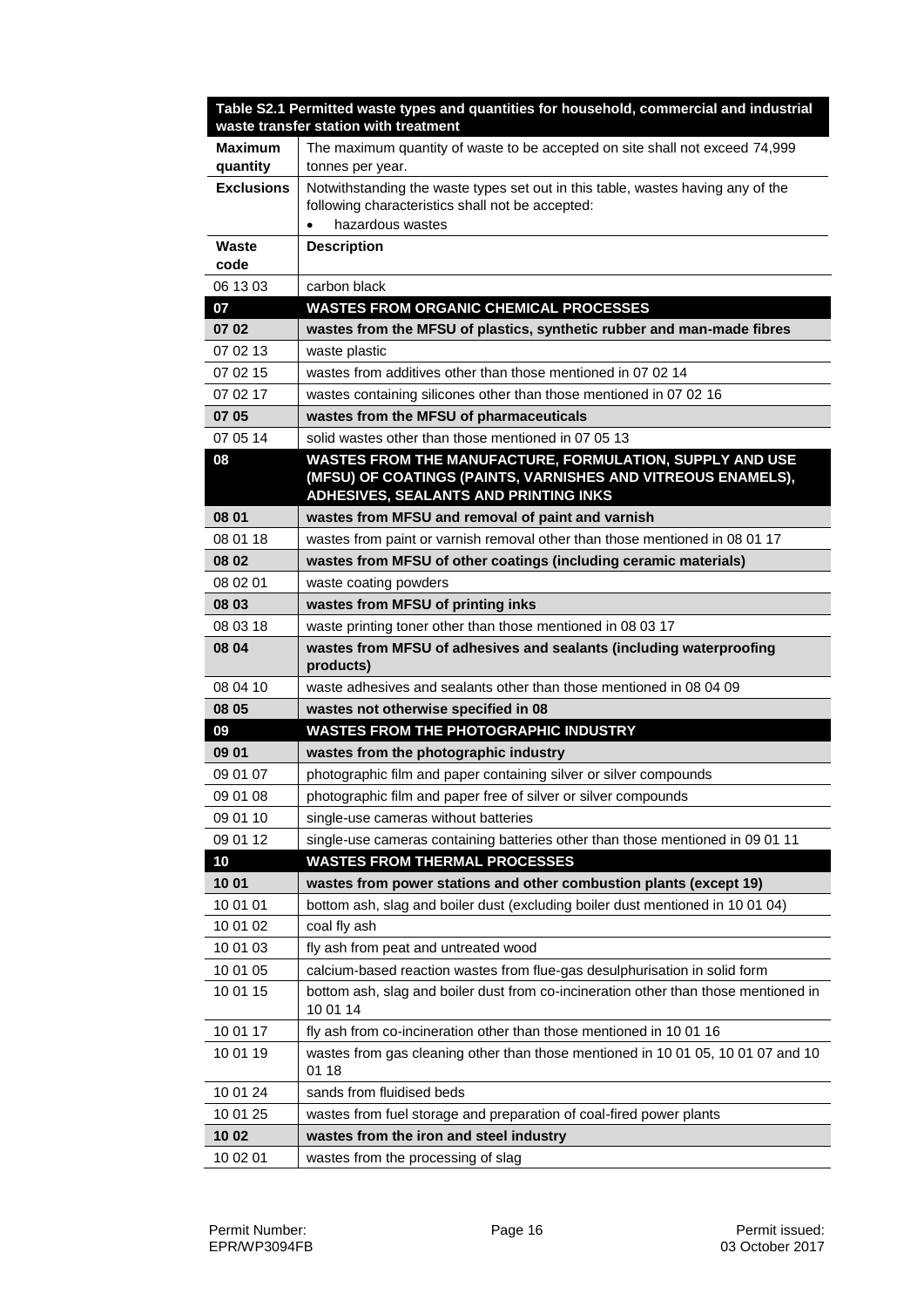|                            | Table S2.1 Permitted waste types and quantities for household, commercial and industrial<br>waste transfer station with treatment |
|----------------------------|-----------------------------------------------------------------------------------------------------------------------------------|
| <b>Maximum</b><br>quantity | The maximum quantity of waste to be accepted on site shall not exceed 74,999<br>tonnes per year.                                  |
| <b>Exclusions</b>          | Notwithstanding the waste types set out in this table, wastes having any of the                                                   |
|                            | following characteristics shall not be accepted:                                                                                  |
|                            | hazardous wastes                                                                                                                  |
| Waste                      | <b>Description</b>                                                                                                                |
| code                       |                                                                                                                                   |
| 10 02 02                   | unprocessed slag                                                                                                                  |
| 10 02 08                   | solid wastes from gas treatment other than those mentioned in 10 02 07                                                            |
| 10 02 10                   | mill scales                                                                                                                       |
| 10 03                      | wastes from aluminium thermal metallurgy                                                                                          |
| 10 03 02                   | anode scraps                                                                                                                      |
| 10 03 05                   | waste alumina                                                                                                                     |
| 10 03 16                   | skimmings other than those mentioned in 10 03 15                                                                                  |
| 10 03 18                   | carbon-containing wastes from anode manufacture other than those mentioned in<br>10 03 17                                         |
| 10 03 20                   | flue-gas dust other than those mentioned in 10 03 19                                                                              |
| 10 03 22                   | other particulates and dust (including ball-mill dust) other than those mentioned in<br>10 03 21                                  |
| 10 03 24                   | solid wastes from gas treatment other than those mentioned in 10 03 23                                                            |
| 10 03 30                   | wastes from treatment of salt slags and black drosses other than those mentioned<br>in 10 03 29                                   |
| 10 05                      | wastes from zinc thermal metallurgy                                                                                               |
| 10 05 01                   | slags from primary and secondary production                                                                                       |
| 10 05 04                   | other particulates and dust                                                                                                       |
| 10 05 11                   | dross and skimmings other than those mentioned in 10 05 10                                                                        |
| 10 06                      | wastes from copper thermal metallurgy                                                                                             |
| 10 06 01                   | slags from primary and secondary production                                                                                       |
| 10 06 02                   | dross and skimmings from primary and secondary production                                                                         |
| 10 06 04                   | other particulates and dust                                                                                                       |
| 10 07                      | wastes from silver, gold and platinum thermal metallurgy                                                                          |
| 10 07 01                   | slags from primary and secondary production                                                                                       |
| 10 07 02                   | dross and skimmings from primary and secondary production                                                                         |
| 10 07 03                   | solid wastes from gas treatment                                                                                                   |
| 10 07 04                   | other particulates and dust                                                                                                       |
| 10 07 05                   | sludges and filter cakes from gas treatment                                                                                       |
| 10 08                      | wastes from other non-ferrous thermal metallurgy                                                                                  |
| 10 08 04                   | particulates and dust                                                                                                             |
| 10 08 09                   | other slags                                                                                                                       |
| 10 08 11                   | dross and skimmings other than those mentioned in 10 08 10                                                                        |
| 10 08 13                   | carbon-containing wastes from anode manufacture other than those mentioned in<br>10 08 12                                         |
| 10 08 14                   | anode scrap                                                                                                                       |
| 10 08 16                   | flue-gas dust other than those mentioned in 10 08 15                                                                              |
| 10 08 18                   | sludges and filter cakes from flue-gas treatment other than those mentioned in 10<br>08 17                                        |
| 10 08 20                   | wastes from cooling-water treatment other than those mentioned in 10 08 19                                                        |
| 10 09                      | wastes from casting of ferrous pieces                                                                                             |
| 10 09 03                   | furnace slag                                                                                                                      |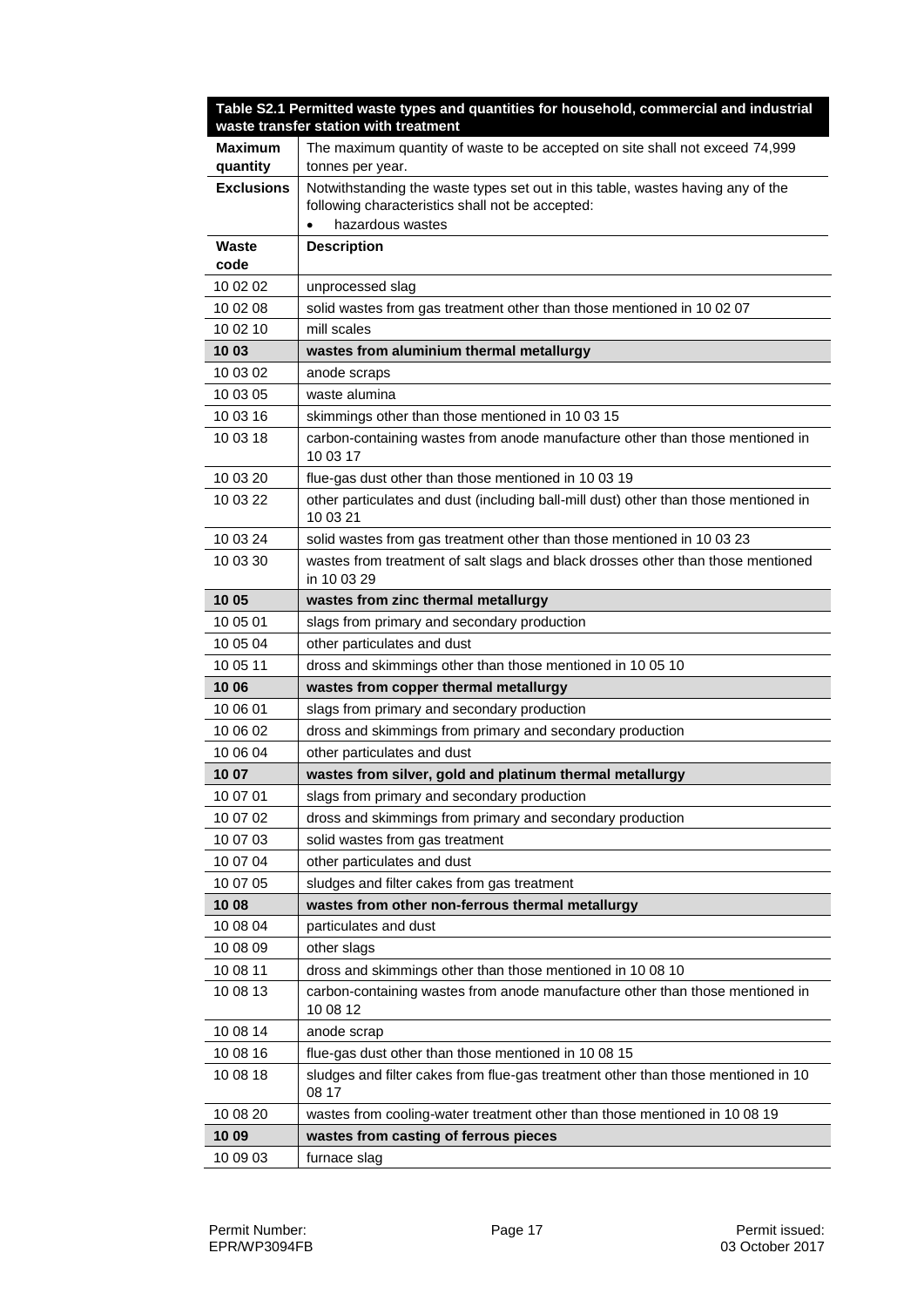| Table S2.1 Permitted waste types and quantities for household, commercial and industrial<br>waste transfer station with treatment |                                                                                                                                     |  |
|-----------------------------------------------------------------------------------------------------------------------------------|-------------------------------------------------------------------------------------------------------------------------------------|--|
| <b>Maximum</b><br>quantity                                                                                                        | The maximum quantity of waste to be accepted on site shall not exceed 74,999<br>tonnes per year.                                    |  |
| <b>Exclusions</b>                                                                                                                 | Notwithstanding the waste types set out in this table, wastes having any of the<br>following characteristics shall not be accepted: |  |
|                                                                                                                                   | hazardous wastes                                                                                                                    |  |
| Waste<br>code                                                                                                                     | <b>Description</b>                                                                                                                  |  |
| 10 09 06                                                                                                                          | casting cores and moulds which have not undergone pouring other than those<br>mentioned in 10 09 05                                 |  |
| 10 09 08                                                                                                                          | casting cores and moulds which have undergone pouring other than those<br>mentioned in 10 09 07                                     |  |
| 10 09 10                                                                                                                          | flue-gas dust other than those mentioned in 10 09 09                                                                                |  |
| 10 09 12                                                                                                                          | other particulates other than those mentioned in 10 09 11                                                                           |  |
| 10 09 14                                                                                                                          | waste binders other than those mentioned in 10 09 13                                                                                |  |
| 10 09 16                                                                                                                          | waste crack-indicating agent other than those mentioned in 10 09 15                                                                 |  |
| 10 10                                                                                                                             | wastes from casting of non-ferrous pieces                                                                                           |  |
| 10 10 03                                                                                                                          | furnace slag                                                                                                                        |  |
| 10 10 06                                                                                                                          | casting cores and moulds which have not undergone pouring, other than those<br>mentioned in 10 10 05                                |  |
| 10 10 08                                                                                                                          | casting cores and moulds which have undergone pouring, other than those<br>mentioned in 10 10 07                                    |  |
| 10 10 10                                                                                                                          | flue-gas dust other than those mentioned in 10 10 09                                                                                |  |
| 10 10 12                                                                                                                          | other particulates other than those mentioned in 10 10 11                                                                           |  |
| 10 10 14                                                                                                                          | waste binders other than those mentioned in 10 10 13                                                                                |  |
| 10 10 16                                                                                                                          | waste crack-indicating agent other than those mentioned in 10 10 15                                                                 |  |
| 10 11                                                                                                                             | wastes from manufacture of glass and glass products                                                                                 |  |
| 10 11 03                                                                                                                          | waste glass-based fibrous materials                                                                                                 |  |
| 10 11 05                                                                                                                          | particulates and dust                                                                                                               |  |
| 10 11 10                                                                                                                          | waste preparation mixture before thermal processing, other than those mentioned<br>in 10 11 09                                      |  |
| 10 11 12                                                                                                                          | waste glass other than those mentioned in 10 11 11                                                                                  |  |
| 10 11 16                                                                                                                          | solid wastes from flue-gas treatment other than those mentioned in 10 11 15                                                         |  |
| 10 11 18                                                                                                                          | sludges and filter cakes from flue-gas treatment other than those mentioned in 10<br>11 17                                          |  |
| 10 11 20                                                                                                                          | solid wastes from on-site effluent treatment other than those mentioned in 10 11 19                                                 |  |
| 10 12                                                                                                                             | wastes from manufacture of ceramic goods, bricks, tiles and construction<br>products                                                |  |
| 10 12 01                                                                                                                          | waste preparation mixture before thermal processing                                                                                 |  |
| 10 12 03                                                                                                                          | particulates and dust                                                                                                               |  |
| 10 12 05                                                                                                                          | sludges and filter cakes from gas treatment                                                                                         |  |
| 10 12 06                                                                                                                          | discarded moulds                                                                                                                    |  |
| 10 12 08                                                                                                                          | waste ceramics, bricks, tiles and construction products (after thermal processing)                                                  |  |
| 10 12 10                                                                                                                          | solid wastes from gas treatment other than those mentioned in 10 12 09                                                              |  |
| 10 12 12                                                                                                                          | wastes from glazing other than those mentioned in 10 12 11                                                                          |  |
| 10 13                                                                                                                             | wastes from manufacture of cement, lime and plaster and articles and                                                                |  |
|                                                                                                                                   | products made from them                                                                                                             |  |
| 10 13 01                                                                                                                          | waste preparation mixture before thermal processing                                                                                 |  |
| 10 13 04                                                                                                                          | wastes from calcination and hydration of lime                                                                                       |  |
| 10 13 06                                                                                                                          | particulates and dust (except 10 13 12 and 10 13 13)                                                                                |  |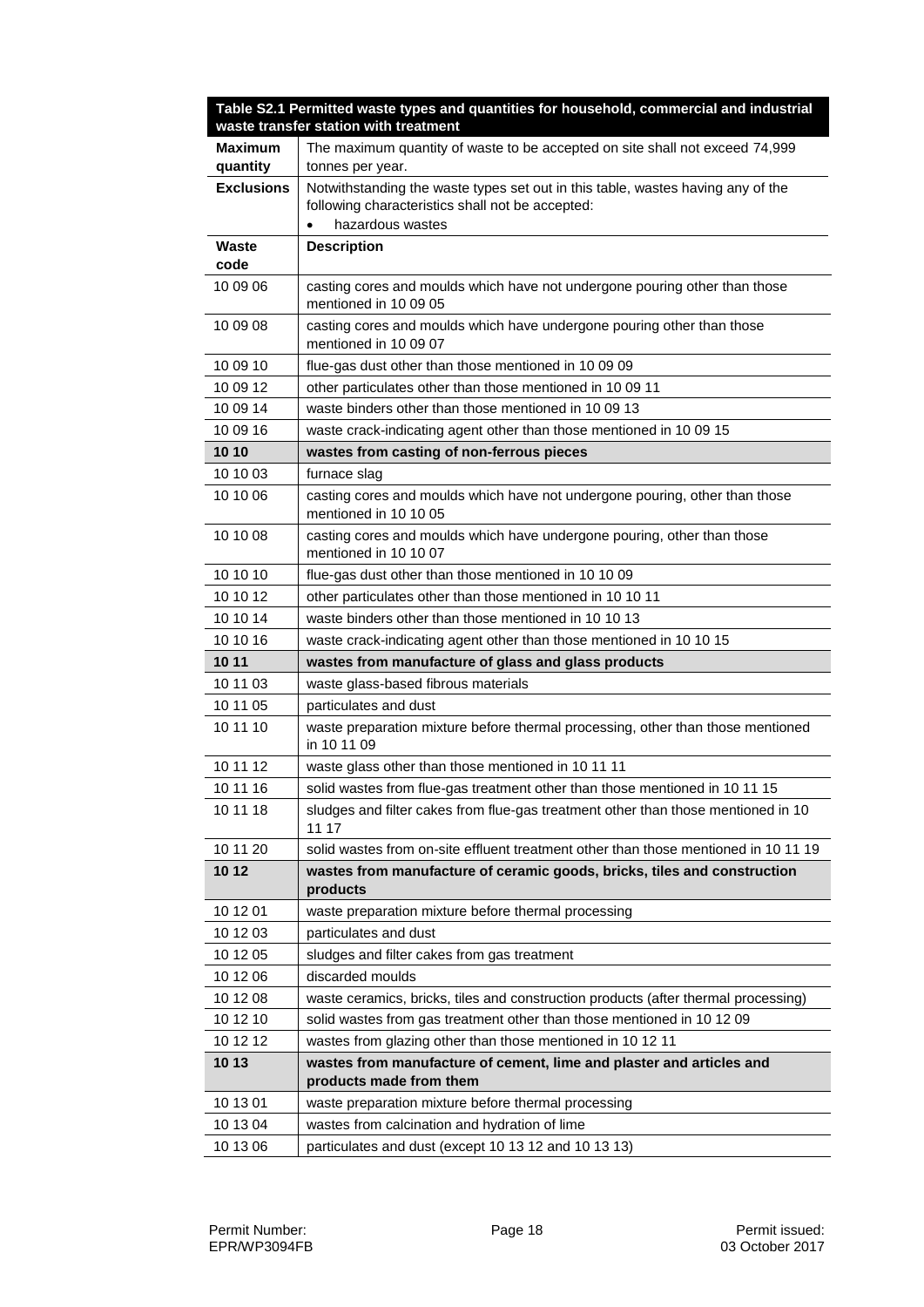|                            | Table S2.1 Permitted waste types and quantities for household, commercial and industrial<br>waste transfer station with treatment                           |
|----------------------------|-------------------------------------------------------------------------------------------------------------------------------------------------------------|
| <b>Maximum</b><br>quantity | The maximum quantity of waste to be accepted on site shall not exceed 74,999<br>tonnes per year.                                                            |
| <b>Exclusions</b>          | Notwithstanding the waste types set out in this table, wastes having any of the<br>following characteristics shall not be accepted:<br>hazardous wastes     |
| Waste<br>code              | <b>Description</b>                                                                                                                                          |
| 10 13 07                   | sludges and filter cakes from gas treatment                                                                                                                 |
| 10 13 10                   | wastes from asbestos-cement manufacture other than those mentioned in 10 13 09                                                                              |
| 10 13 11                   | wastes from cement-based composite materials other than those mentioned in 10<br>13 09 and 10 13 10                                                         |
| 10 13 13                   | solid wastes from gas treatment other than those mentioned in 10 13 12                                                                                      |
| 10 13 14                   | waste concrete and concrete sludge                                                                                                                          |
| 11                         | WASTES FROM CHEMICAL SURFACE TREATMENT AND COATING OF<br>METALS AND OTHER MATERIALS; NON-FERROUS HYDRO-METALLURGY                                           |
| 11 02                      | wastes from non-ferrous hydrometallurgical processes                                                                                                        |
| 11 02 03                   | wastes from the production of anodes for aqueous electrolytical processes                                                                                   |
| 11 02 06                   | wastes from copper hydrometallurgical processes other than those mentioned in 11<br>02 05                                                                   |
| 11 05                      | wastes from hot galvanising processes                                                                                                                       |
| 11 05 01                   | hard zinc                                                                                                                                                   |
| 11 05 02                   | zinc ash                                                                                                                                                    |
| 12                         | WASTES FROM SHAPING AND PHYSICAL AND MECHANICAL SURFACE<br>TREATMENT OF METALS AND PLASTICS                                                                 |
| 12 01                      | wastes from shaping and physical and mechanical surface treatment of<br>metals and plastics                                                                 |
| 12 01 01                   | ferrous metal filings and turnings                                                                                                                          |
| 12 01 02                   | ferrous metal dust and particles                                                                                                                            |
| 12 01 03                   | non-ferrous metal filings and turnings                                                                                                                      |
| 12 01 04                   | non-ferrous metal dust and particles                                                                                                                        |
| 12 01 05                   | plastics shavings and turnings                                                                                                                              |
| 12 01 13                   | welding wastes                                                                                                                                              |
| 12 01 17                   | waste blasting material other than those mentioned in 12 01 16                                                                                              |
| 12 01 21                   | spent grinding bodies and grinding materials other than those mentioned in 12 01<br>20                                                                      |
| 15                         | WASTE PACKAGING, ABSORBENTS, WIPING CLOTHS, FILTER MATERIALS<br>AND PROTECTIVE CLOTHING NOT OTHERWISE SPECIFIED                                             |
| 15 01                      | packaging (including separately collected municipal packaging waste)                                                                                        |
| 15 01 01                   | paper and cardboard packaging                                                                                                                               |
| 15 01 02                   | plastic packaging                                                                                                                                           |
| 15 01 03                   | wooden packaging                                                                                                                                            |
| 15 01 04                   | metallic packaging                                                                                                                                          |
| 15 01 05                   | composite packaging                                                                                                                                         |
| 15 01 06                   | mixed packaging                                                                                                                                             |
| 15 01 07                   | glass packaging                                                                                                                                             |
| 15 01 09                   | textile packaging                                                                                                                                           |
| 15 02<br>15 02 03          | absorbents, filter materials, wiping cloths and protective clothing<br>absorbents, filter materials, wiping cloths and protective clothing other than those |
|                            |                                                                                                                                                             |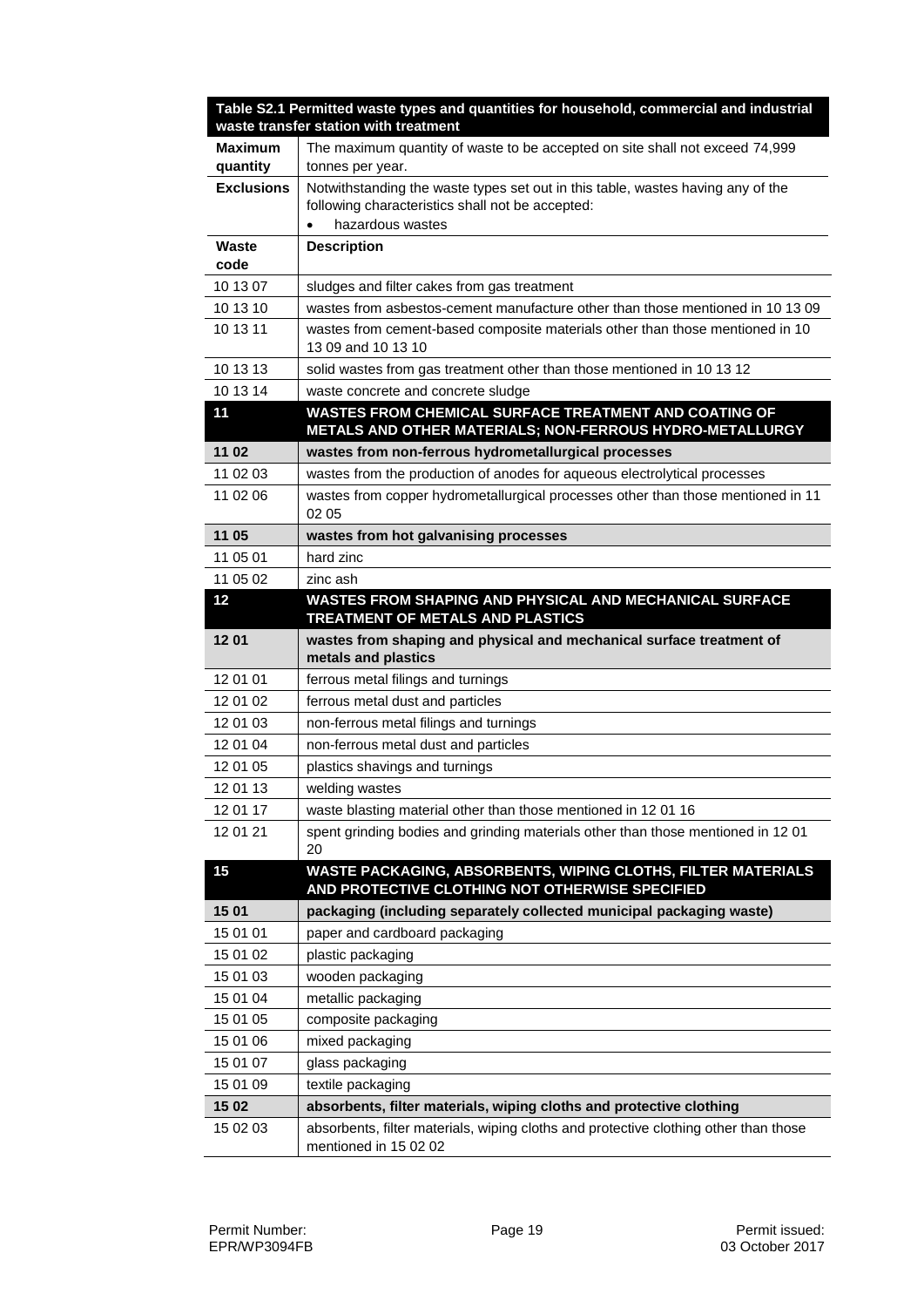|                     | Table S2.1 Permitted waste types and quantities for household, commercial and industrial<br>waste transfer station with treatment                                                                        |  |
|---------------------|----------------------------------------------------------------------------------------------------------------------------------------------------------------------------------------------------------|--|
| Maximum<br>quantity | The maximum quantity of waste to be accepted on site shall not exceed 74,999<br>tonnes per year.                                                                                                         |  |
| <b>Exclusions</b>   | Notwithstanding the waste types set out in this table, wastes having any of the<br>following characteristics shall not be accepted:                                                                      |  |
|                     | hazardous wastes                                                                                                                                                                                         |  |
| Waste<br>code       | <b>Description</b>                                                                                                                                                                                       |  |
| 16                  | WASTES NOT OTHERWISE SPECIFIED IN THE LIST                                                                                                                                                               |  |
| 16 01               | end-of-life vehicles from different means of transport (including off-road<br>machinery) and wastes from dismantling of end-of-life vehicles and vehicle<br>maintenance (except 13, 14, 16 06 and 16 08) |  |
| 16 01 03            | end-of-life tyres                                                                                                                                                                                        |  |
| 16 01 06            | end-of-life vehicles, containing neither liquids nor other hazardous components                                                                                                                          |  |
| 16 01 12            | brake pads other than those mentioned in 16 01 11                                                                                                                                                        |  |
| 16 01 17            | ferrous metal                                                                                                                                                                                            |  |
| 16 01 18            | non-ferrous metal                                                                                                                                                                                        |  |
| 16 01 19            | plastic                                                                                                                                                                                                  |  |
| 16 01 20            | glass                                                                                                                                                                                                    |  |
| 16 02               | wastes from electrical and electronic equipment                                                                                                                                                          |  |
| 16 02 14            | discarded equipment other than those mentioned in 16 02 09 to 16 02 13                                                                                                                                   |  |
| 16 02 16            | components removed from discarded equipment other than those mentioned in 16<br>02 15                                                                                                                    |  |
| 16 03               | off-specification batches and unused products                                                                                                                                                            |  |
| 16 03 04            | inorganic wastes other than those mentioned in 16 03 03                                                                                                                                                  |  |
| 16 03 06            | organic wastes other than those mentioned in 16 03 05                                                                                                                                                    |  |
| 16 06               | batteries and accumulators                                                                                                                                                                               |  |
| 16 06 04            | alkaline batteries (except 16 06 03)                                                                                                                                                                     |  |
| 16 06 05            | other batteries and accumulators                                                                                                                                                                         |  |
| 16 08               | spent catalysts                                                                                                                                                                                          |  |
| 16 08 01            | spent catalysts containing gold, silver, rhenium, rhodium, palladium, iridium or<br>platinum (except 16 08 07)                                                                                           |  |
| 16 08 03            | spent catalysts containing transition metals or transition metal compounds not<br>otherwise specified                                                                                                    |  |
| 16 11               | waste linings and refractories                                                                                                                                                                           |  |
| 16 11 02            | carbon-based linings and refractories from metallurgical processes other than<br>those mentioned in 16 11 01                                                                                             |  |
| 16 11 04            | other linings and refractories from metallurgical processes other than those<br>mentioned in 16 11 03                                                                                                    |  |
| 17                  | CONSTRUCTION AND DEMOLITION WASTES (INCLUDING EXCAVATED SOIL<br><b>FROM CONTAMINATED SITES)</b>                                                                                                          |  |
| 17 01               | concrete, bricks, tiles and ceramics                                                                                                                                                                     |  |
| 17 01 01            | concrete                                                                                                                                                                                                 |  |
| 17 01 02            | bricks                                                                                                                                                                                                   |  |
| 17 01 03            | tiles and ceramics                                                                                                                                                                                       |  |
| 17 01 07            | mixtures of concrete, bricks, tiles and ceramics other than those mentioned in 17<br>01 06                                                                                                               |  |
| 1702                | wood, glass and plastic                                                                                                                                                                                  |  |
| 17 02 01            | wood                                                                                                                                                                                                     |  |
| 17 02 02            | glass                                                                                                                                                                                                    |  |
| 17 02 03            | plastic                                                                                                                                                                                                  |  |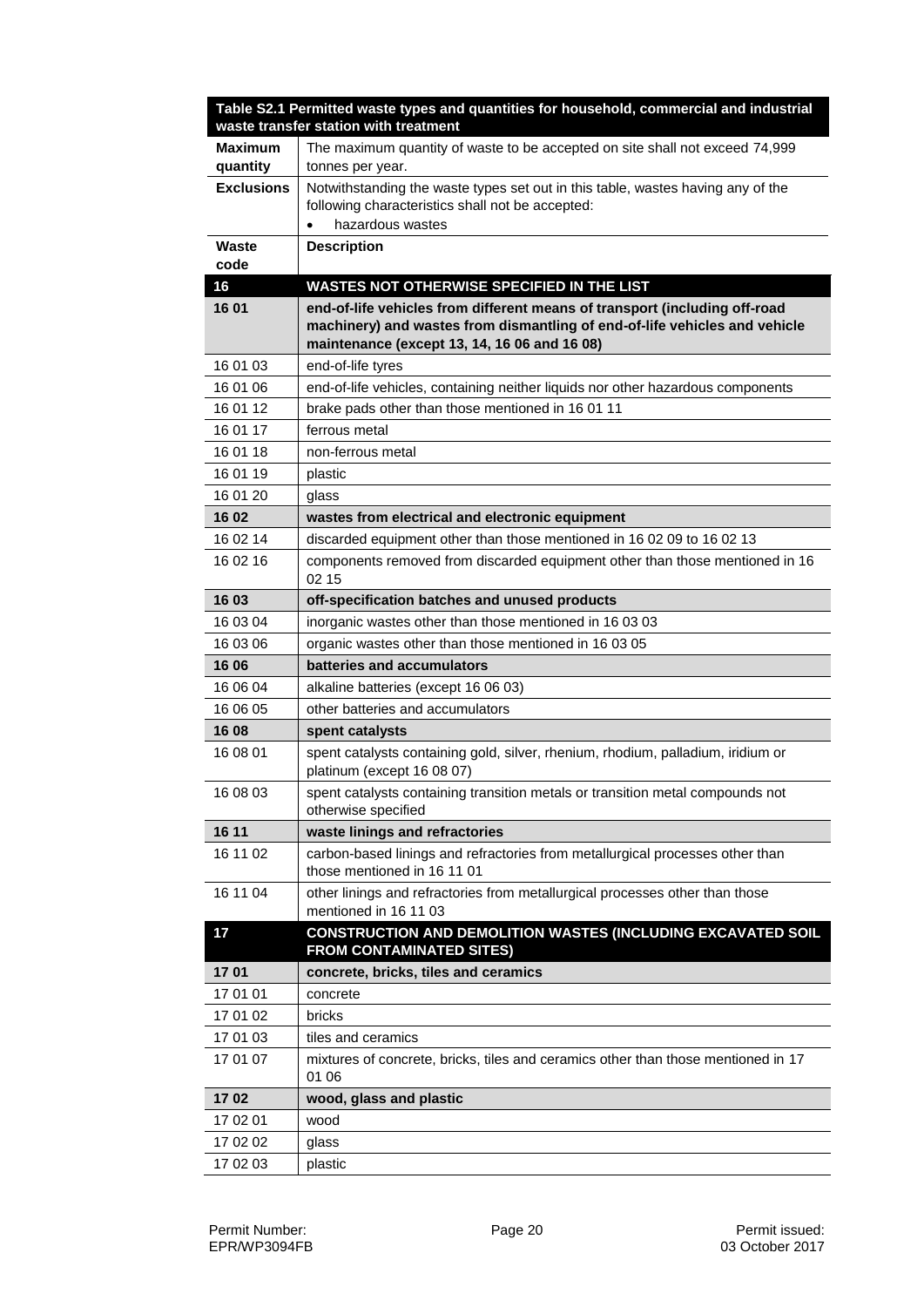|                            | Table S2.1 Permitted waste types and quantities for household, commercial and industrial<br>waste transfer station with treatment                                                           |  |
|----------------------------|---------------------------------------------------------------------------------------------------------------------------------------------------------------------------------------------|--|
| <b>Maximum</b><br>quantity | The maximum quantity of waste to be accepted on site shall not exceed 74,999<br>tonnes per year.                                                                                            |  |
| <b>Exclusions</b>          | Notwithstanding the waste types set out in this table, wastes having any of the<br>following characteristics shall not be accepted:<br>hazardous wastes                                     |  |
| Waste<br>code              | <b>Description</b>                                                                                                                                                                          |  |
| 1703                       | bituminous mixtures, coal tar and tarred products                                                                                                                                           |  |
| 17 03 02                   | bituminous mixtures other than those mentioned in 17 03 01                                                                                                                                  |  |
| 1704                       | metals (including their alloys)                                                                                                                                                             |  |
| 17 04 01                   | copper, bronze, brass                                                                                                                                                                       |  |
| 17 04 02                   | aluminium                                                                                                                                                                                   |  |
| 17 04 03                   | lead                                                                                                                                                                                        |  |
| 17 04 04                   | zinc                                                                                                                                                                                        |  |
| 17 04 05                   | iron and steel                                                                                                                                                                              |  |
| 17 04 06                   | tin                                                                                                                                                                                         |  |
| 17 04 07                   | mixed metals                                                                                                                                                                                |  |
| 17 04 11                   | cables other than those mentioned in 17 04 10                                                                                                                                               |  |
| 1705                       | soil (including excavated soil from contaminated sites), stones and dredging<br>spoil                                                                                                       |  |
| 17 05 04                   | soil and stones other than those mentioned in 17 05 03                                                                                                                                      |  |
| 17 05 06                   | dredging spoil other than those mentioned in 17 05 05                                                                                                                                       |  |
| 17 05 08                   | track ballast other than those mentioned in 17 05 07                                                                                                                                        |  |
| 1706                       | insulation materials and asbestos-containing construction materials                                                                                                                         |  |
| 17 06 04                   | insulation materials other than those mentioned in 17 06 01 and 17 06 03                                                                                                                    |  |
| 1708                       | gypsum-based construction material                                                                                                                                                          |  |
| 17 08 02                   | gypsum-based construction materials other than those mentioned in 17 08 01                                                                                                                  |  |
| 1709                       | other construction and demolition wastes                                                                                                                                                    |  |
| 17 09 04                   | mixed construction and demolition wastes other than those mentioned in 17 09 01,<br>17 09 02 and 17 09 03                                                                                   |  |
| 18                         | WASTES FROM HUMAN OR ANIMAL HEALTH CARE AND/OR RELATED<br>RESEARCH (except kitchen and restaurant wastes not arising from<br>immediate health care)                                         |  |
| 18 01                      | wastes from natal care, diagnosis, treatment or prevention of disease in<br>humans                                                                                                          |  |
| 18 01 04                   | wastes whose collection and disposal is not subject to special requirements in<br>order to prevent infection (for example dressings, plaster casts, linen, disposable<br>clothing, diapers) |  |
| 18 01 09                   | medicines other than those mentioned in 18 01 08                                                                                                                                            |  |
| 18 02                      | wastes from research, diagnosis, treatment or prevention of disease<br>involving animals                                                                                                    |  |
| 18 02 03                   | wastes whose collection and disposal is not subject to special requirements in<br>order to prevent infection                                                                                |  |
| 18 02 06                   | chemicals other than those mentioned in 180205                                                                                                                                              |  |
| 18 02 08                   | medicines other than those mentioned in 18 02 07                                                                                                                                            |  |
| 19                         | WASTES FROM WASTE MANAGEMENT FACILITIES, OFF-SITE WASTE<br>WATER TREATMENT PLANTS AND THE PREPARATION OF WATER<br>INTENDED FOR HUMAN CONSUMPTION AND WATER FOR INDUSTRIAL USE               |  |
| 1901                       | wastes from incineration or pyrolysis of waste                                                                                                                                              |  |
| 19 01 02                   | ferrous materials removed from bottom ash                                                                                                                                                   |  |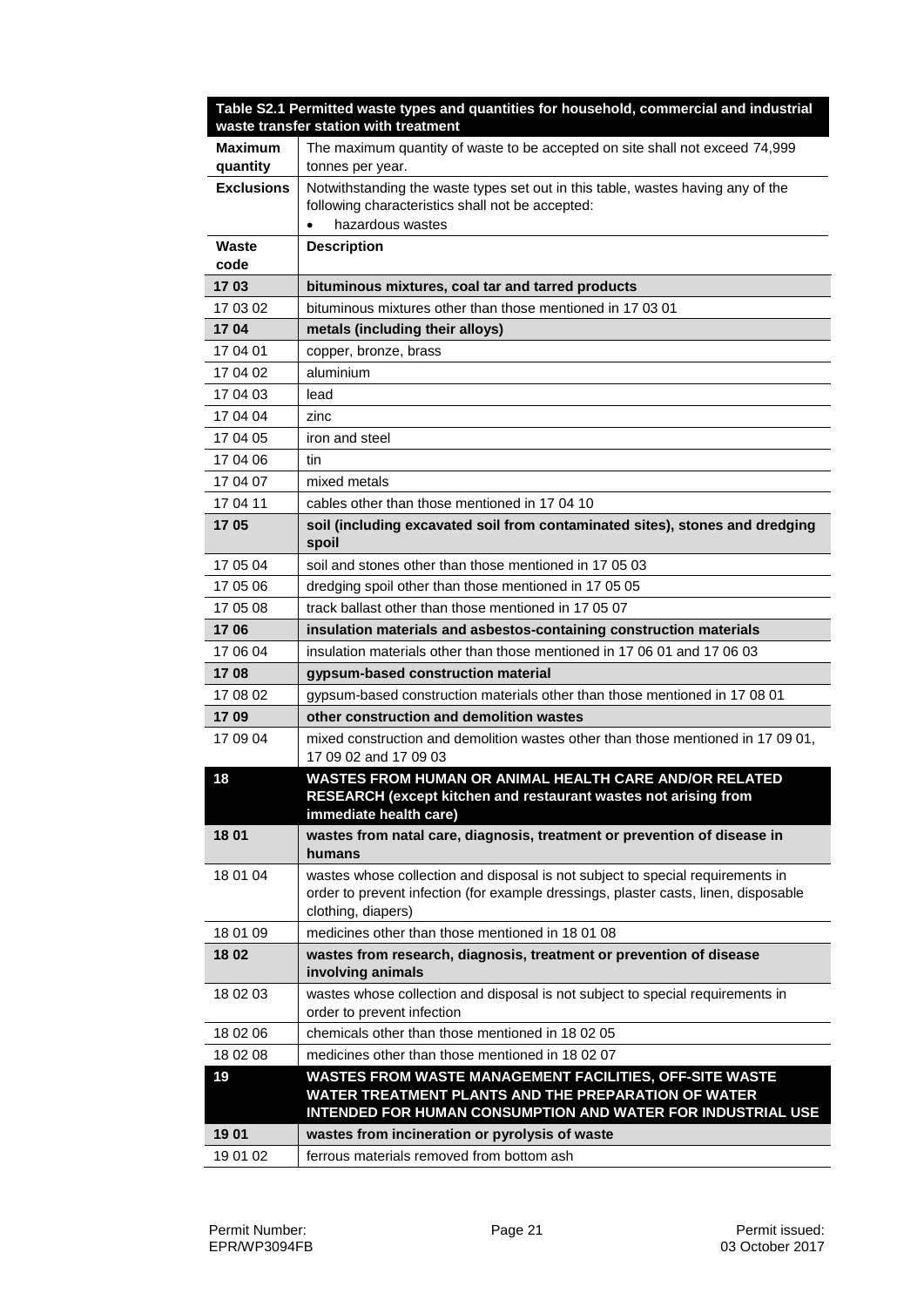|                            | Table S2.1 Permitted waste types and quantities for household, commercial and industrial<br>waste transfer station with treatment   |  |
|----------------------------|-------------------------------------------------------------------------------------------------------------------------------------|--|
| <b>Maximum</b><br>quantity | The maximum quantity of waste to be accepted on site shall not exceed 74,999<br>tonnes per year.                                    |  |
| <b>Exclusions</b>          | Notwithstanding the waste types set out in this table, wastes having any of the<br>following characteristics shall not be accepted: |  |
|                            | hazardous wastes                                                                                                                    |  |
| Waste                      | <b>Description</b>                                                                                                                  |  |
| code                       |                                                                                                                                     |  |
| 19 01 12                   | bottom ash and slag other than those mentioned in 19 01 11                                                                          |  |
| 19 01 14                   | fly ash other than those mentioned in 1901 13                                                                                       |  |
| 19 01 16                   | boiler dust other than those mentioned in 19 01 15                                                                                  |  |
| 19 01 18                   | pyrolysis wastes other than those mentioned in 19 01 17                                                                             |  |
| 19 01 19                   | sands from fluidised beds                                                                                                           |  |
| 19 02                      | wastes from physico/chemical treatments of waste (including<br>dechromatation, decyanidation, neutralisation)                       |  |
| 19 02 03                   | premixed wastes composed only of non-hazardous wastes                                                                               |  |
| 19 02 10                   | combustible wastes other than those mentioned in 1902 08 and 1902 09                                                                |  |
| 19 03                      | stabilised/solidified wastes                                                                                                        |  |
| 19 03 05                   | stabilised wastes other than those mentioned in 190304                                                                              |  |
| 19 03 07                   | solidified wastes other than those mentioned in 190306                                                                              |  |
| 19 04                      | vitrified waste and wastes from vitrification                                                                                       |  |
| 19 04 01                   | vitrified waste                                                                                                                     |  |
| 19 05                      | wastes from aerobic treatment of solid wastes                                                                                       |  |
| 19 05 01                   | non-composted fraction of municipal and similar wastes                                                                              |  |
| 19 05 02                   | non-composted fraction of animal and vegetable waste                                                                                |  |
| 19 05 03                   | off-specification compost                                                                                                           |  |
| 1908                       | wastes from waste water treatment plants not otherwise specified                                                                    |  |
| 19 08 01                   | screenings                                                                                                                          |  |
| 19 08 02                   | waste from desanding                                                                                                                |  |
| 1909                       | wastes from the preparation of water intended for human consumption or<br>water for industrial use                                  |  |
| 19 09 01                   | solid waste from primary filtration and screenings                                                                                  |  |
| 19 09 04                   | spent activated carbon                                                                                                              |  |
| 19 09 05                   | saturated or spent ion exchange resins                                                                                              |  |
| 19 10                      | wastes from shredding of metal-containing wastes                                                                                    |  |
| 19 10 01                   | iron and steel waste                                                                                                                |  |
| 19 10 02                   | non-ferrous waste                                                                                                                   |  |
| 19 10 04                   | fluff-light fraction and dust other than those mentioned in 19 10 03                                                                |  |
| 19 10 06                   | other fractions other than those mentioned in 19 10 05                                                                              |  |
| 19 12                      | wastes from the mechanical treatment of waste (for example sorting,<br>crushing, compacting, pelletising) not otherwise specified   |  |
| 19 12 01                   | paper and cardboard                                                                                                                 |  |
| 19 12 02                   | ferrous metal                                                                                                                       |  |
| 19 12 03                   | non-ferrous metal                                                                                                                   |  |
| 19 12 04                   | plastic and rubber                                                                                                                  |  |
| 19 12 05                   | glass                                                                                                                               |  |
| 19 12 07                   | wood other than that mentioned in 19 12 06                                                                                          |  |
| 19 12 08                   | textiles                                                                                                                            |  |
| 19 12 09                   | minerals (for example sand, stones)                                                                                                 |  |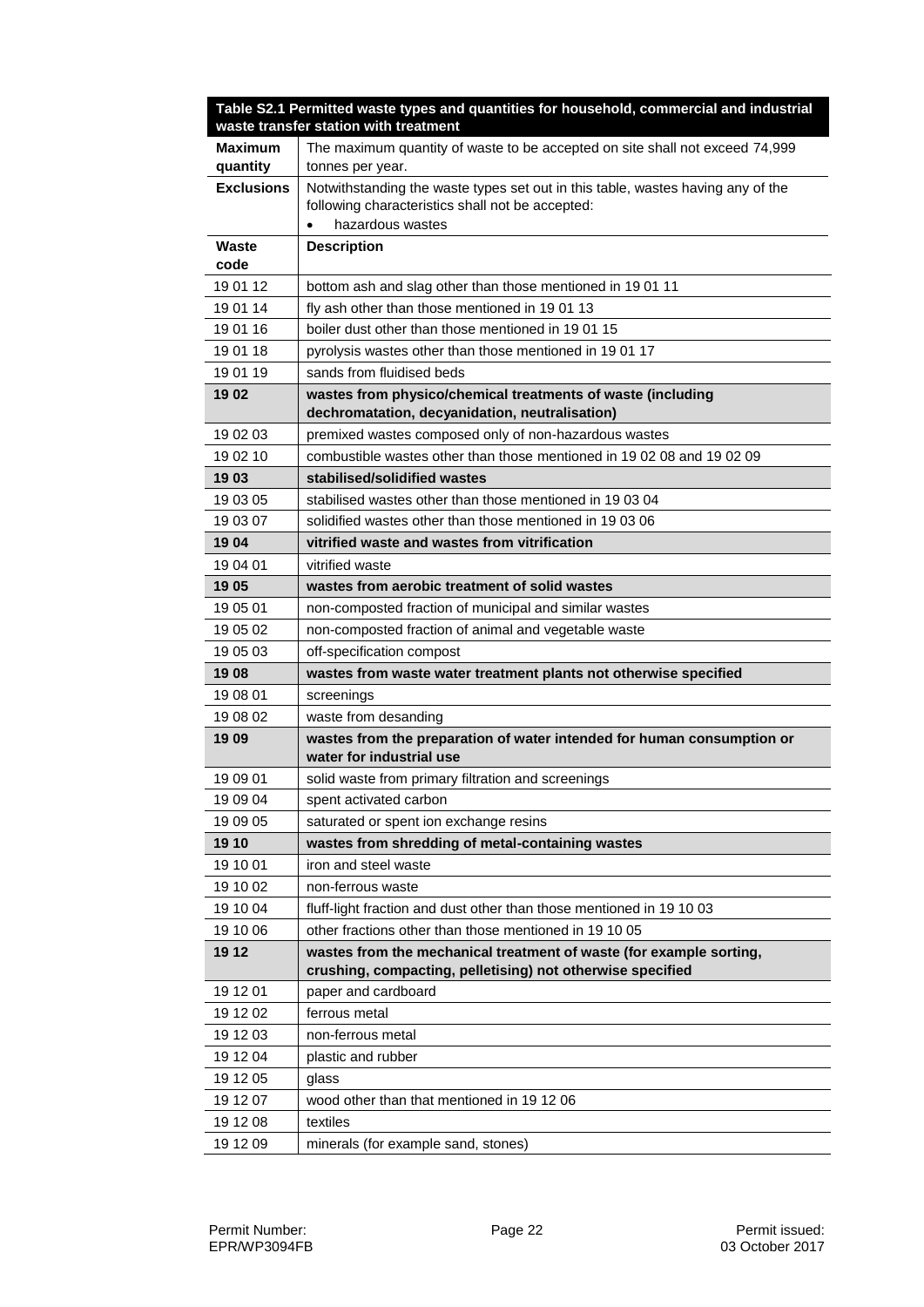|                            | Table S2.1 Permitted waste types and quantities for household, commercial and industrial<br>waste transfer station with treatment                       |  |
|----------------------------|---------------------------------------------------------------------------------------------------------------------------------------------------------|--|
| <b>Maximum</b><br>quantity | The maximum quantity of waste to be accepted on site shall not exceed 74,999<br>tonnes per year.                                                        |  |
| <b>Exclusions</b>          | Notwithstanding the waste types set out in this table, wastes having any of the<br>following characteristics shall not be accepted:<br>hazardous wastes |  |
| Waste<br>code              | <b>Description</b>                                                                                                                                      |  |
| 19 12 12                   | other wastes (including mixtures of materials) from mechanical treatment of wastes<br>other than those mentioned in 19 12 11                            |  |
| 19 13                      | wastes from soil and groundwater remediation                                                                                                            |  |
| 19 13 02                   | solid wastes from soil remediation other than those mentioned in 19 13 01                                                                               |  |
| 20                         | MUNICIPAL WASTES (HOUSEHOLD WASTE AND SIMILAR COMMERCIAL,<br>INDUSTRIAL AND INSTITUTIONAL WASTES) INCLUDING SEPARATELY<br><b>COLLECTED FRACTIONS</b>    |  |
| 20 01                      | separately collected fractions (except 15 01)                                                                                                           |  |
| 20 01 01                   | paper and cardboard                                                                                                                                     |  |
| 20 01 02                   | glass                                                                                                                                                   |  |
| 20 01 08                   | biodegradable kitchen and canteen waste                                                                                                                 |  |
| 20 01 10                   | clothes                                                                                                                                                 |  |
| 20 01 11                   | textiles                                                                                                                                                |  |
| 20 01 28                   | paint, inks, adhesives and resins other than those mentioned in 200127                                                                                  |  |
| 20 01 32                   | medicines other than those mentioned in 20 01 31                                                                                                        |  |
| 20 01 34                   | batteries and accumulators other than those mentioned in 2001 33                                                                                        |  |
| 20 01 36                   | discarded electrical and electronic equipment other than those mentioned in 20 01<br>21, 20 01 23 and 20 01 35                                          |  |
| 20 01 38                   | wood other than that mentioned in 2001 37                                                                                                               |  |
| 20 01 39                   | plastics                                                                                                                                                |  |
| 20 01 40                   | metals                                                                                                                                                  |  |
| 20 01 41                   | wastes from chimney sweeping                                                                                                                            |  |
| 20 02                      | garden and park wastes (including cemetery waste)                                                                                                       |  |
| 20 02 01                   | biodegradable waste                                                                                                                                     |  |
| 20 02 02                   | soil and stones                                                                                                                                         |  |
| 20 02 03                   | other non-biodegradable wastes                                                                                                                          |  |
| 20 03                      | other municipal wastes                                                                                                                                  |  |
| 20 03 01                   | mixed municipal waste                                                                                                                                   |  |
| 20 03 02                   | waste from markets                                                                                                                                      |  |
| 20 03 03                   | street-cleaning residues                                                                                                                                |  |
| 20 03 07                   | bulky waste                                                                                                                                             |  |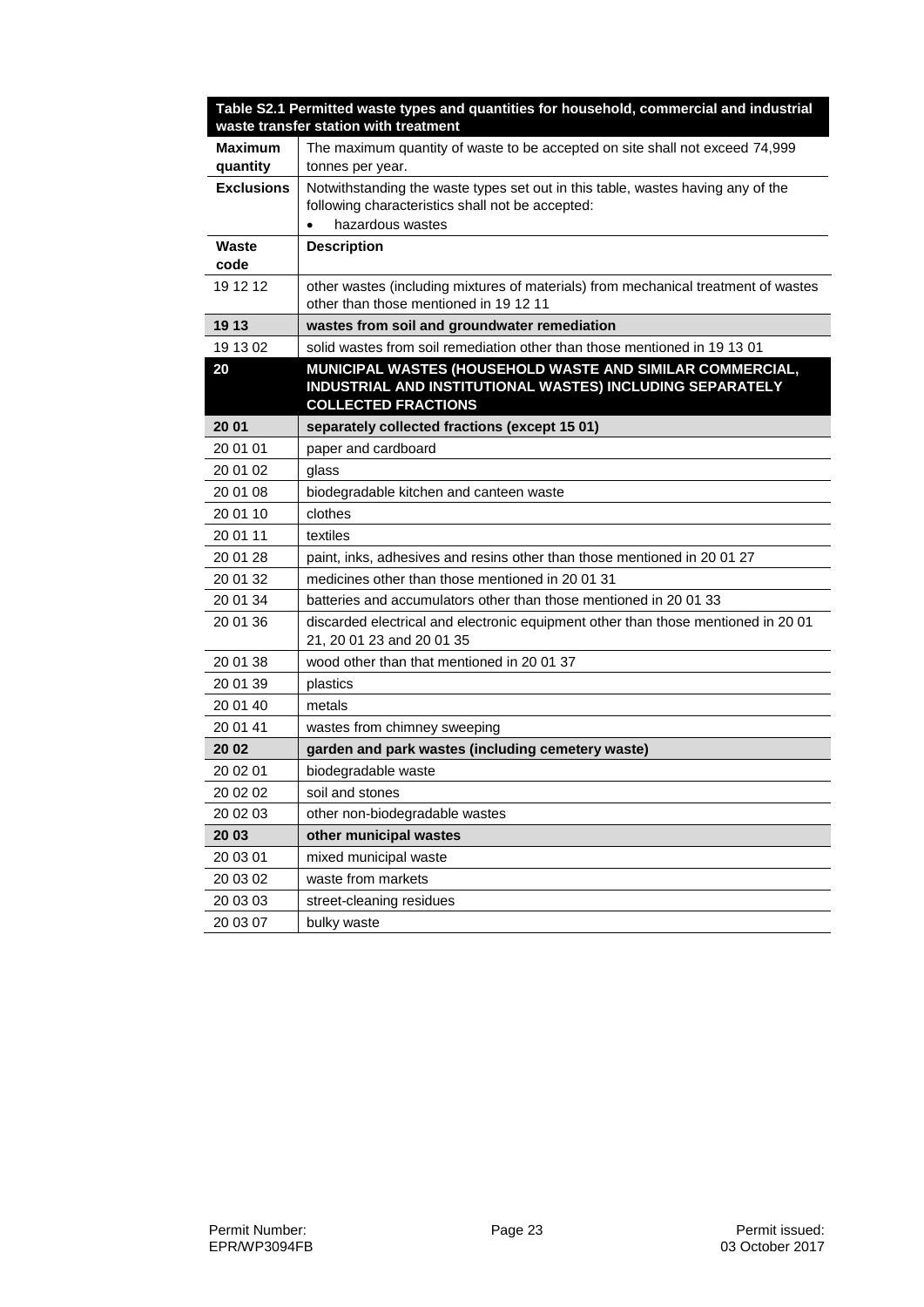|                   | Table S2.2 Permitted waste types and quantities for waste wood treatment activity                                                                                                       |
|-------------------|-----------------------------------------------------------------------------------------------------------------------------------------------------------------------------------------|
| Maximum           | The maximum quantity of waste to be accepted on site shall not exceed 74,999                                                                                                            |
| quantity          | tonnes per year.                                                                                                                                                                        |
| <b>Exclusions</b> | Notwithstanding the waste types set out in this table, wastes having any of the                                                                                                         |
|                   | following characteristics shall not be accepted:                                                                                                                                        |
|                   | hazardous wastes                                                                                                                                                                        |
| Waste code        | <b>Description</b>                                                                                                                                                                      |
| 02                | <b>WASTES FROM AGRICULTURE, HORTICULTURE, AQUACULTURE,</b><br>FORESTRY, HUNTING AND FISHING, FOOD PREPARATION AND<br><b>PROCESSING</b>                                                  |
| 02 01             | wastes from agriculture, horticulture, aquaculture, forestry, hunting and<br>fishing                                                                                                    |
| 02 01 03          | plant-tissue waste (excluding biodegraded plant-tissue)                                                                                                                                 |
| 03                | <b>WASTES FROM WOOD PROCESSING AND THE PRODUCTION OF PANELS</b><br>AND FURNITURE, PULP, PAPER AND CARDBOARD                                                                             |
| 03 01             | wastes from wood processing and the production of panels and furniture                                                                                                                  |
| 03 01 01          | waste bark and cork                                                                                                                                                                     |
| 03 01 05          | sawdust, shavings, cuttings, wood, particle board and veneer other than those<br>mentioned in 03 01 04                                                                                  |
| 03 03             | wastes from pulp, paper and cardboard production and processing                                                                                                                         |
| 03 03 01          | waste bark and wood                                                                                                                                                                     |
| 15                | WASTE PACKAGING, ABSORBENTS, WIPING CLOTHS, FILTER MATERIALS<br>AND PROTECTIVE CLOTHING NOT OTHERWISE SPECIFIED                                                                         |
| 15 01             | packaging (including separately collected municipal packaging waste)                                                                                                                    |
| 15 01 03          | wooden packaging                                                                                                                                                                        |
| 17                | <b>CONSTRUCTION AND DEMOLITION WASTES (INCLUDING EXCAVATED</b><br><b>SOIL FROM CONTAMINATED SITES)</b>                                                                                  |
| 1702              | wood, glass and plastic                                                                                                                                                                 |
| 17 02 01          | wood                                                                                                                                                                                    |
| 19                | WASTES FROM WASTE MANAGEMENT FACILITIES, OFF-SITE WASTE<br>WATER TREATMENT PLANTS AND THE PREPARATION OF WATER<br>INTENDED FOR HUMAN CONSUMPTION AND WATER FOR INDUSTRIAL<br><b>USE</b> |
| 19 12             | wastes from the mechanical treatment of waste (for example sorting,<br>crushing, compacting, pelletising) not otherwise specified                                                       |
| 19 12 07          | wood other than that mentioned in 19 12 06                                                                                                                                              |
| 20                | MUNICIPAL WASTES (HOUSEHOLD WASTE AND SIMILAR COMMERCIAL,<br>INDUSTRIAL AND INSTITUTIONAL WASTES) INCLUDING SEPARATELY<br><b>COLLECTED FRACTIONS</b>                                    |
| 20 02             | garden and park wastes (including cemetery waste)                                                                                                                                       |
| 20 02 01          | biodegradable waste (excluding biodegraded garden and park waste)                                                                                                                       |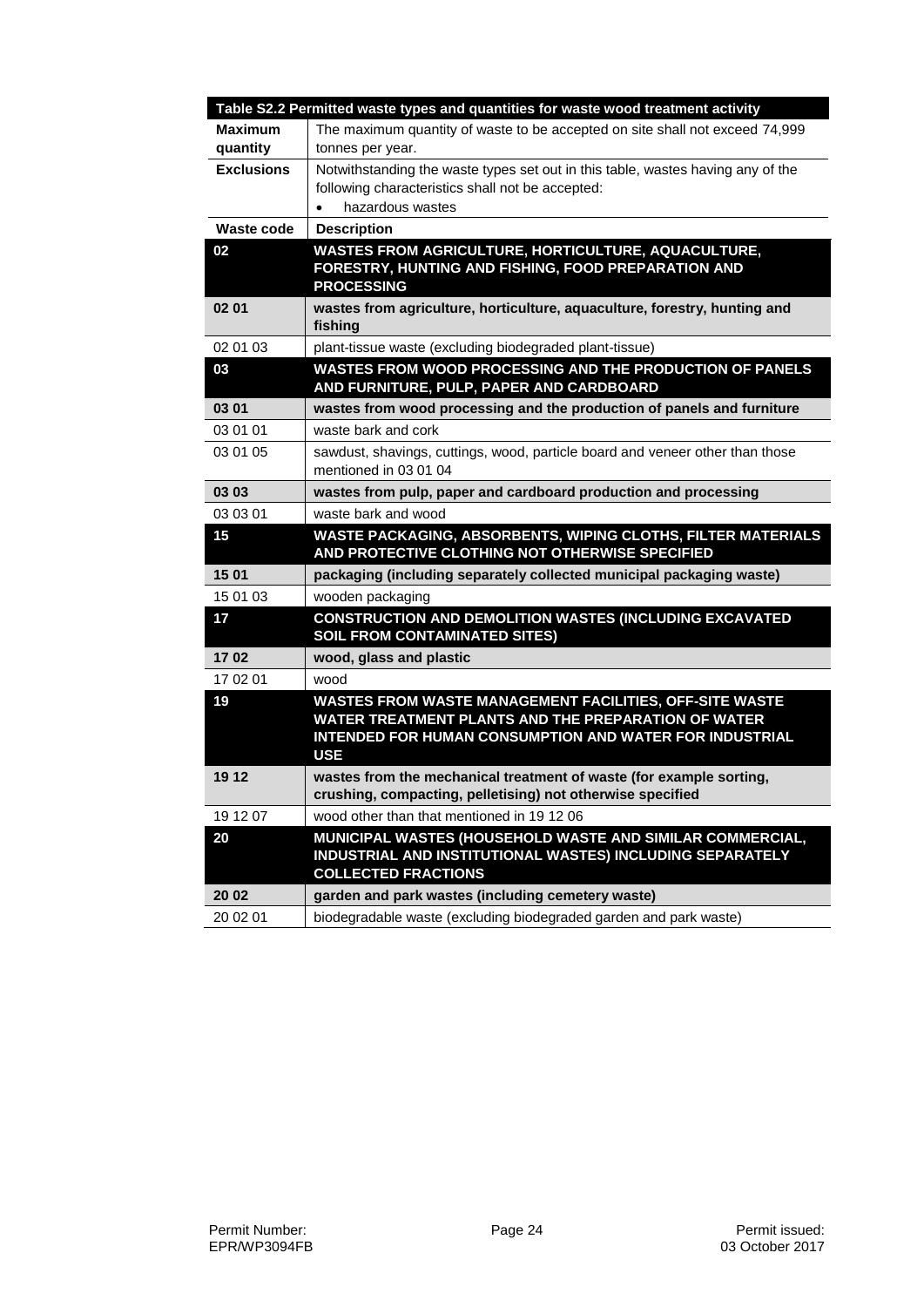|                     | Table S2.3 Permitted waste types and quantities for heat treatment facility                                                                                                                                                                                                                      |
|---------------------|--------------------------------------------------------------------------------------------------------------------------------------------------------------------------------------------------------------------------------------------------------------------------------------------------|
| Maximum<br>quantity | The maximum quantity of waste to be accepted on site shall not exceed 74,999<br>tonnes per year.                                                                                                                                                                                                 |
| <b>Exclusions</b>   | Notwithstanding the waste types set out in this table, wastes having any of the<br>following characteristics shall not be accepted:<br>consisting solely or mainly of dusts, powders or loose fibres<br>$\bullet$<br>sludges<br>$\bullet$<br>odorous or odour producing<br>٠<br>hazardous wastes |
| Waste<br>code       | <b>Description</b>                                                                                                                                                                                                                                                                               |
| 03                  | WASTES FROM WOOD PROCESSING AND THE PRODUCTION OF PANELS<br>AND FURNITURE, PULP, PAPER AND CARDBOARD                                                                                                                                                                                             |
| 03 01               | wastes from wood processing and the production of panels and furniture                                                                                                                                                                                                                           |
| 03 01 01            | waste bark and cork                                                                                                                                                                                                                                                                              |
| 03 01 05            | sawdust, shavings, cuttings, wood, particle board and veneer other than those<br>mentioned in 03 01 04                                                                                                                                                                                           |
| 03 03               | wastes from pulp, paper and cardboard production and processing                                                                                                                                                                                                                                  |
| 03 03 01            | waste bark and wood                                                                                                                                                                                                                                                                              |
| 03 03 07            | mechanically separated rejects from pulping of waste paper and cardboard                                                                                                                                                                                                                         |
| 03 03 08            | wastes from sorting of paper and cardboard destined for recycling                                                                                                                                                                                                                                |
| 03 03 10            | fibre rejects, fibre-, filler- and coating-sludges from mechanical separation                                                                                                                                                                                                                    |
| 15                  | WASTE PACKAGING, ABSORBENTS, WIPING CLOTHS, FILTER MATERIALS<br>AND PROTECTIVE CLOTHING NOT OTHERWISE SPECIFIED                                                                                                                                                                                  |
| 15 01               | packaging (including separately collected municipal packaging waste)                                                                                                                                                                                                                             |
| 15 01 03            | wooden packaging                                                                                                                                                                                                                                                                                 |
| 17                  | CONSTRUCTION AND DEMOLITION WASTES (INCLUDING EXCAVATED SOIL<br><b>FROM CONTAMINATED SITES)</b>                                                                                                                                                                                                  |
| 1702                | wood, glass and plastic                                                                                                                                                                                                                                                                          |
| 17 02 01            | wood                                                                                                                                                                                                                                                                                             |
| 1708                | gypsum-based construction material                                                                                                                                                                                                                                                               |
| 17 08 02            | gypsum-based construction materials other than those mentioned in 17 08 01                                                                                                                                                                                                                       |
| 19                  | WASTES FROM WASTE MANAGEMENT FACILITIES, OFF-SITE WASTE<br>WATER TREATMENT PLANTS AND THE PREPARATION OF WATER<br>INTENDED FOR HUMAN CONSUMPTION AND WATER FOR INDUSTRIAL USE                                                                                                                    |
| 19 12               | wastes from the mechanical treatment of waste (for example sorting,<br>crushing, compacting, pelletising) not otherwise specified                                                                                                                                                                |
| 19 12 07            | wood other than that mentioned in 19 12 06                                                                                                                                                                                                                                                       |
| 19 12 12            | other wastes (including mixtures of materials) from mechanical treatment of wastes<br>other than those mentioned in 19 12 11                                                                                                                                                                     |
| 20                  | MUNICIPAL WASTES (HOUSEHOLD WASTE AND SIMILAR COMMERCIAL,<br>INDUSTRIAL AND INSTITUTIONAL WASTES) INCLUDING SEPARATELY<br><b>COLLECTED FRACTIONS</b>                                                                                                                                             |
| 20 01               | separately collected fractions (except 15 01)                                                                                                                                                                                                                                                    |
| 20 01 38            | wood other than that mentioned in 20 01 37                                                                                                                                                                                                                                                       |
| 20 02               | garden and park wastes (including cemetery waste)                                                                                                                                                                                                                                                |
| 20 02 01            | biodegradable waste                                                                                                                                                                                                                                                                              |
| 20 03               | other municipal wastes                                                                                                                                                                                                                                                                           |
| 20 03 01            | mixed municipal waste                                                                                                                                                                                                                                                                            |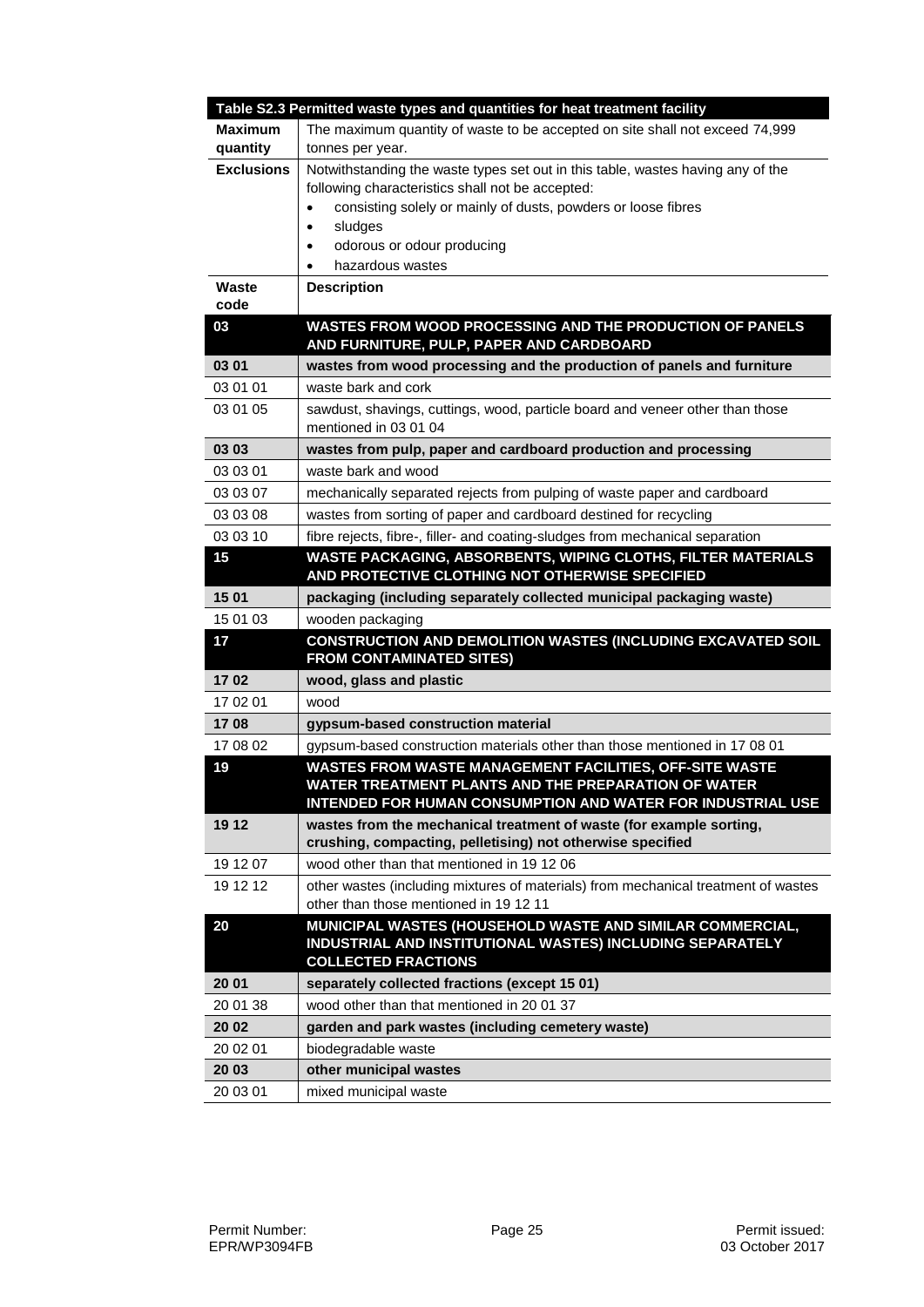# **Schedule 3 – Emissions and monitoring**

There are no emission limits or associated monitoring requirements.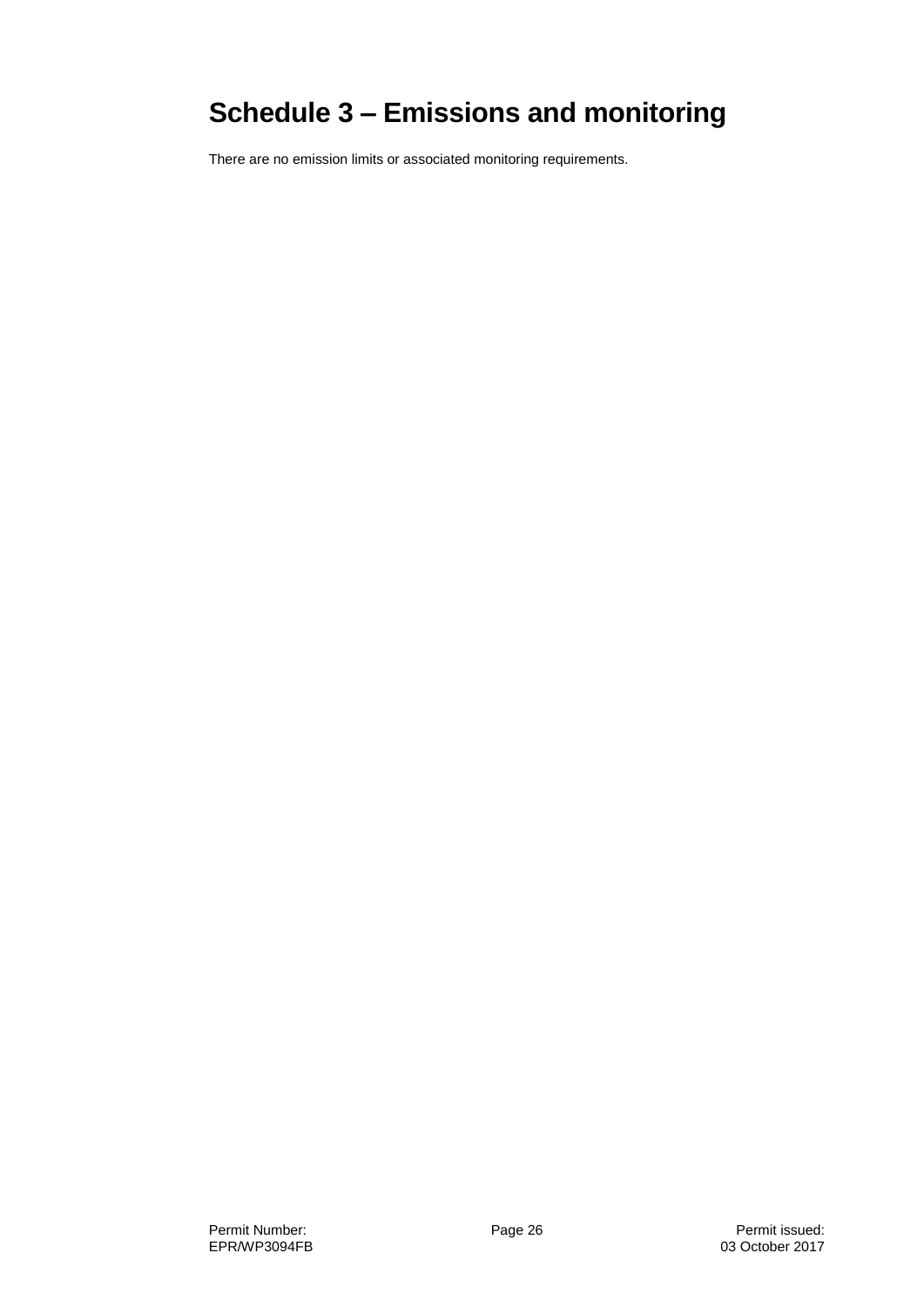# **Schedule 4 - Reporting**

There is no reporting under this schedule.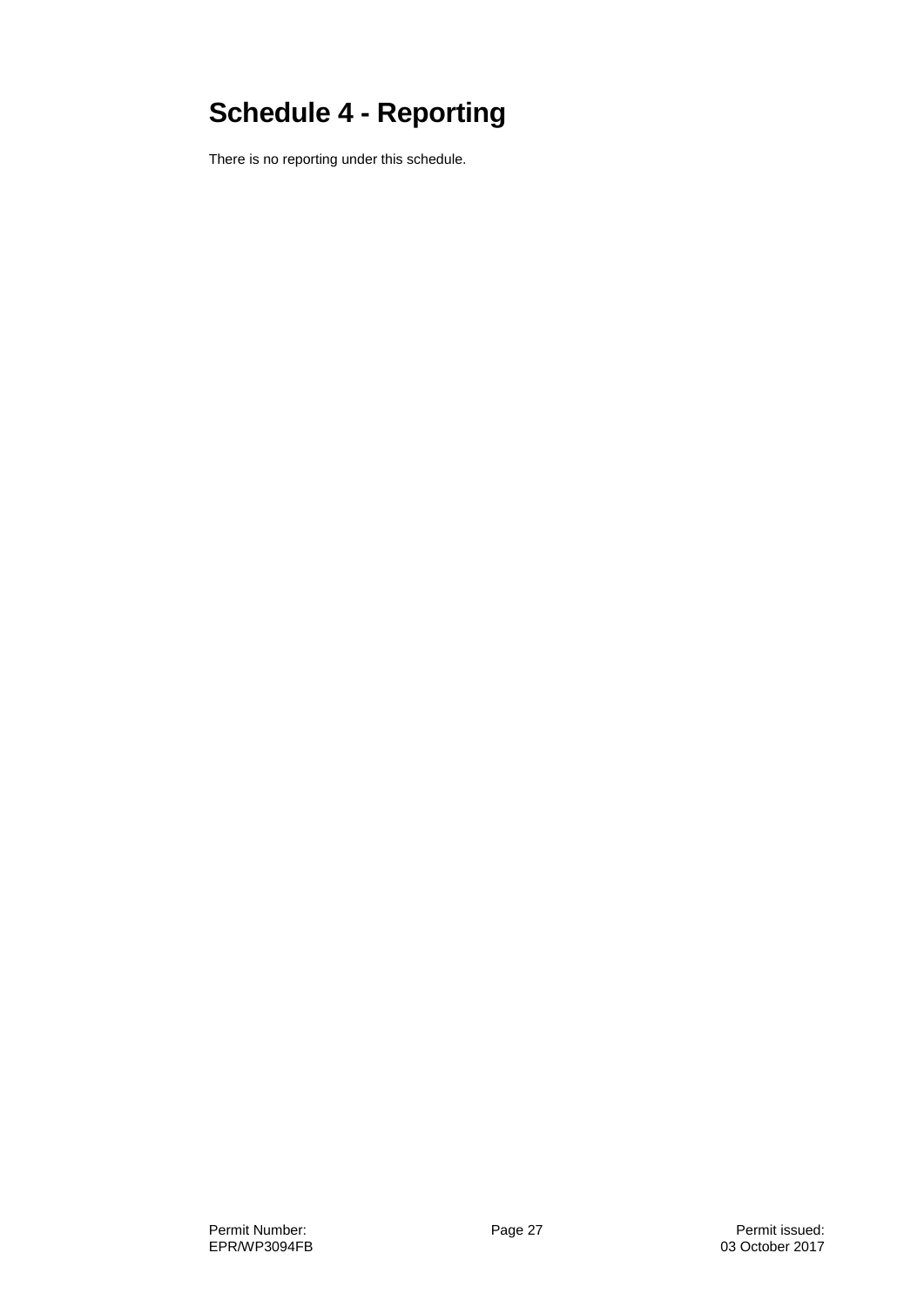# **Schedule 5 - Notification**

These pages outline the information that the operator must provide.

Units of measurement used in information supplied under Part A and B requirements shall be appropriate to the circumstances of the emission. Where appropriate, a comparison should be made of actual emissions and authorised emission limits.

If any information is considered commercially confidential, it should be separated from nonconfidential information, supplied on a separate sheet and accompanied by an application for commercial confidentiality under the provisions of the EP Regulations.

#### Part A

| <b>Permit Number</b>           |  |
|--------------------------------|--|
| Name of operator               |  |
| <b>Location of Facility</b>    |  |
| Time and date of the detection |  |

**(a) Notification requirements for any malfunction, breakdown or failure of equipment or techniques, accident, or emission of a substance not controlled by an emission limit which has caused, is causing or may cause significant pollution**

| To be notified within 24 hours of detection                         |  |  |
|---------------------------------------------------------------------|--|--|
| Date and time of the event                                          |  |  |
| Reference or description of the<br>location of the event            |  |  |
| Description of where any release<br>into the environment took place |  |  |
| Substances(s) potentially<br>released                               |  |  |
| Best estimate of the quantity or<br>rate of release of substances   |  |  |
| Measures taken, or intended to<br>be taken, to stop any emission    |  |  |
| Description of the failure or<br>accident.                          |  |  |

| (b) Notification requirements for the breach of a limit                      |  |  |
|------------------------------------------------------------------------------|--|--|
| To be notified within 24 hours of detection unless otherwise specified below |  |  |
| Emission point reference/ source                                             |  |  |
| Parameter(s)                                                                 |  |  |
| Limit                                                                        |  |  |
| Measured value and uncertainty                                               |  |  |
| Date and time of monitoring                                                  |  |  |
| Measures taken, or intended to<br>be taken, to stop the emission             |  |  |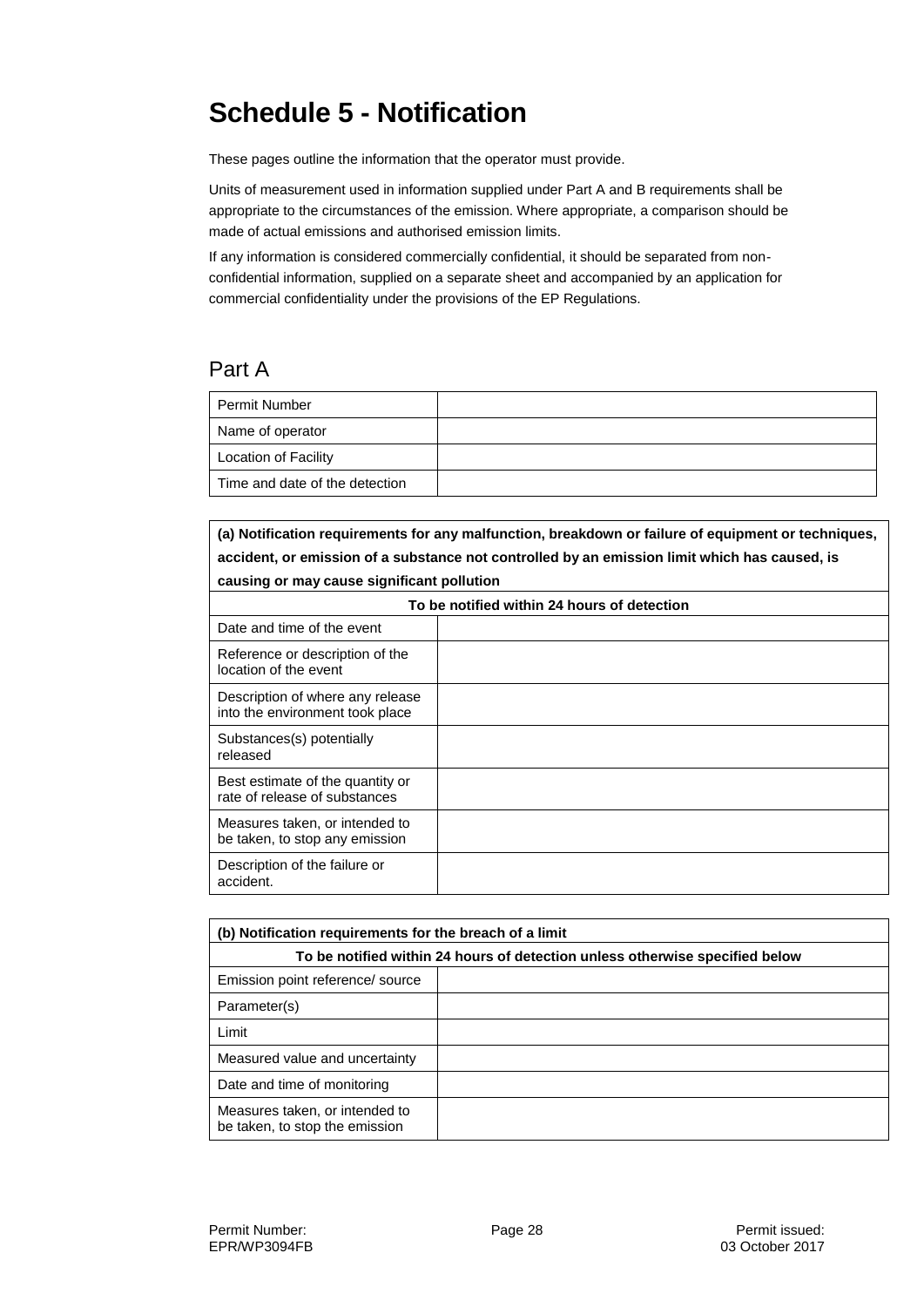| Time periods for notification following detection of a breach of a limit |                            |
|--------------------------------------------------------------------------|----------------------------|
| <b>Parameter</b>                                                         | <b>Notification period</b> |
|                                                                          |                            |
|                                                                          |                            |
|                                                                          |                            |

| (c) Notification requirements for the detection of any significant adverse environmental effect |  |  |
|-------------------------------------------------------------------------------------------------|--|--|
| To be notified within 24 hours of detection                                                     |  |  |
| Description of where the effect on<br>the environment was detected                              |  |  |
| Substances(s) detected                                                                          |  |  |
| Concentrations of substances<br>detected                                                        |  |  |
| Date of monitoring/sampling                                                                     |  |  |

## Part B - to be submitted as soon as practicable

| Any more accurate information on the matters for<br>notification under Part A.                                                                               |  |
|--------------------------------------------------------------------------------------------------------------------------------------------------------------|--|
| Measures taken, or intended to be taken, to<br>prevent a recurrence of the incident                                                                          |  |
| Measures taken, or intended to be taken, to rectify,<br>limit or prevent any pollution of the environment<br>which has been or may be caused by the emission |  |
| The dates of any unauthorised emissions from the<br>facility in the preceding 24 months.                                                                     |  |

| Name*            |  |
|------------------|--|
| <b>Post</b>      |  |
| <b>Signature</b> |  |
| <b>Date</b>      |  |

\* authorised to sign on behalf of the operator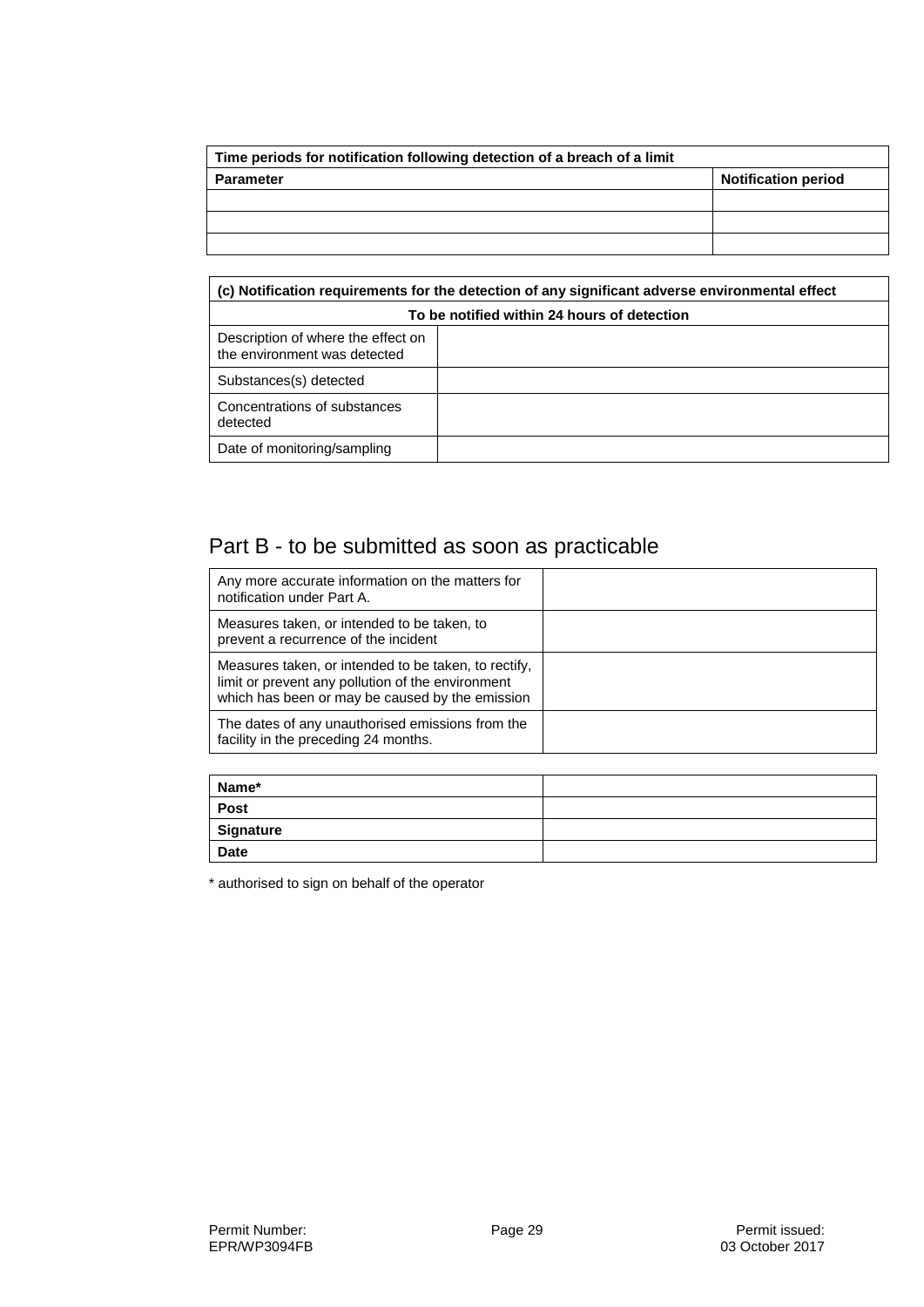## **Schedule 6 - Interpretation**

*"accident"* means an accident that may result in pollution.

*"Annex I"* means Annex I to Directive 2008/98/EC of the European Parliament and of the Council on waste.

*"Annex II"* means Annex II to Directive 2008/98/EC of the European Parliament and of the Council on waste.

*"application"* means the application for this permit, together with any additional information supplied by the operator as part of the application and any response to a notice served under Schedule 5 to the EP Regulations.

*"authorised officer"* means any person authorised by Natural Resources Wales under section 108(1) of The Environment Act 1995 to exercise, in accordance with the terms of any such authorisation, any power specified in section 108(4) of that Act*.*

*"building"* means a construction that has the objective of providing sheltering cover and minimising emissions of noise, particulate matter, odour and litter.

*"D"* means a disposal operation provided for in Annex I to Directive 2008/98/EC of the European Parliament and of the Council on waste.

*"emissions to land"* includes emissions to groundwater.

*"emissions of substances not controlled by emission limits"* means emissions of substances to air, water or land from the activities, either from the emission points specified in schedule 3 or from other localised or diffuse sources, which are not controlled by an emission or background concentration limit.

*"End-of-Life Vehicles Directive"* means Directive 2000/53/EC of the European Parliament and Council of 18 September 2000 on end-of-life vehicles.

*"EP Regulations"* means The Environmental Permitting (England and Wales) Regulations SI 2016 No.1154 and words and expressions used in this permit which are also used in the Regulations have the same meanings as in those Regulations.

*"groundwater"* means all water, which is below the surface of the ground in the saturation zone and in direct contact with the ground or subsoil.

*"groundwater protection zones 1 and 2"* have the meaning given in the document titled Groundwater Protection: Policy and Practice" published by the Environment Agency in 2006.

*"hazardous property"* has the meaning in Annex lll of the Waste Framework Directive.

*"hazardous substance"* means a substance classified as hazardous as a consequence of fulfilling the criteria laid down in parts 2 to 5 of Annex I to Regulation (EC) No 1272/2008.

*"hazardous waste"* has the meaning given in the Hazardous Waste (Wales) Regulations 2005 (as amended).

*"impermeable surface"* means a surface or pavement constructed and maintained to a standard sufficient to prevent the transmission of liquids beyond the surface.

*"Pests"* means Birds, Vermin and Insects.

*"quarter"* means a calendar year quarter commencing on 1 January, 1 April, 1 July or 1 October.

*"R*" means a recovery operation provided for in Annex II to Directive 2008/98/EC of the European Parliament and of the Council on waste.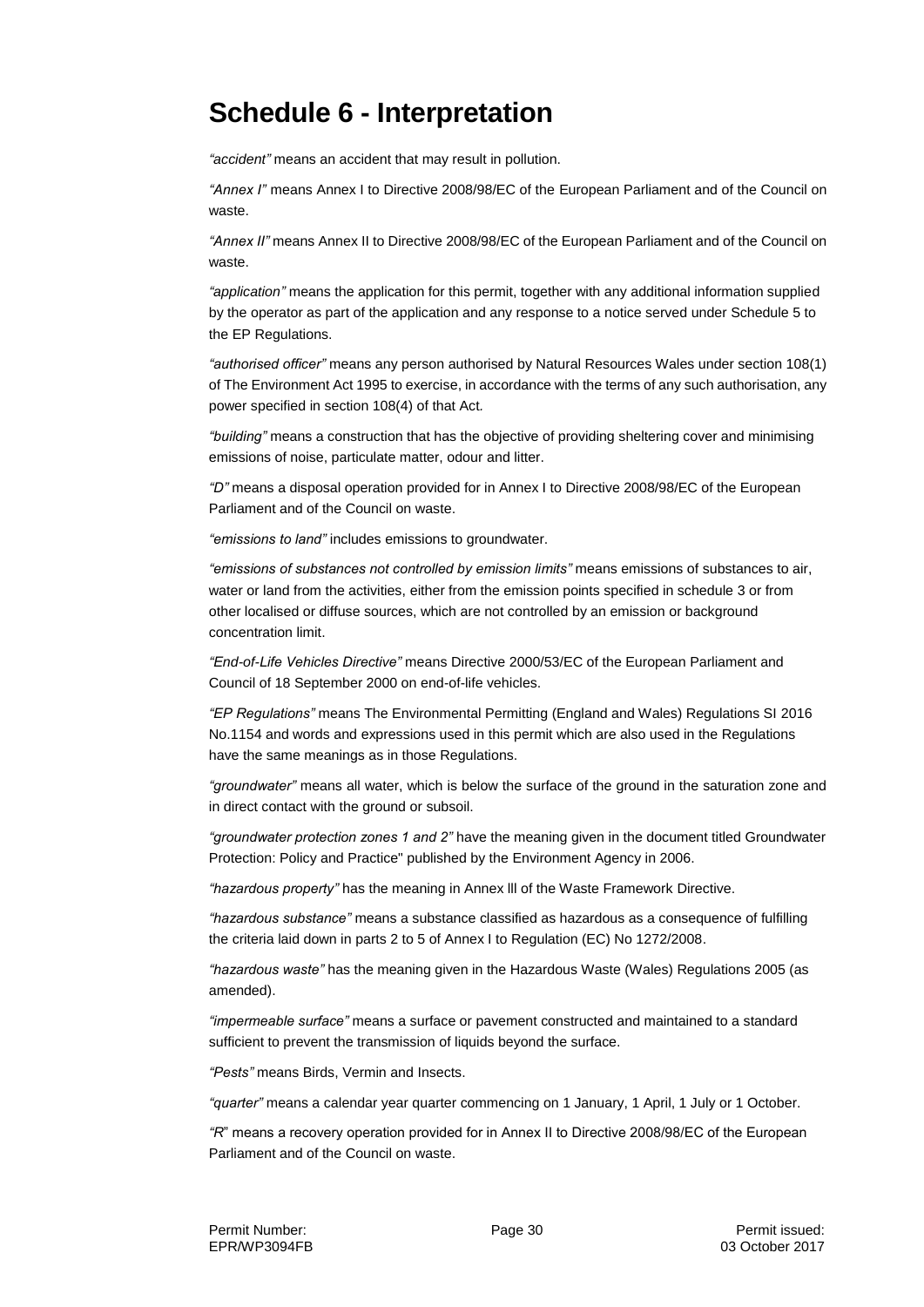*"Waste code"* means the six digit code referable to a type of waste in accordance with the list of wastes established by Commission Decision 2000/532/EC as amended from time to time (the 'List of Wastes Decision') and in relation to hazardous waste, includes the asterisk.

*"Waste Framework Directive" or "WFD"* means Waste Framework Directive 2008/98/EC of the European Parliament and of the Council on waste.

*"WEEE"* means waste electrical and electronic equipment.

*"WEEE Directive"* means Directive 2012/19/EU of the European Parliament and of the Council of 4th July 2012 on waste electrical and electronic equipment (WEEE).

*"year"* means calendar year ending 31 December.